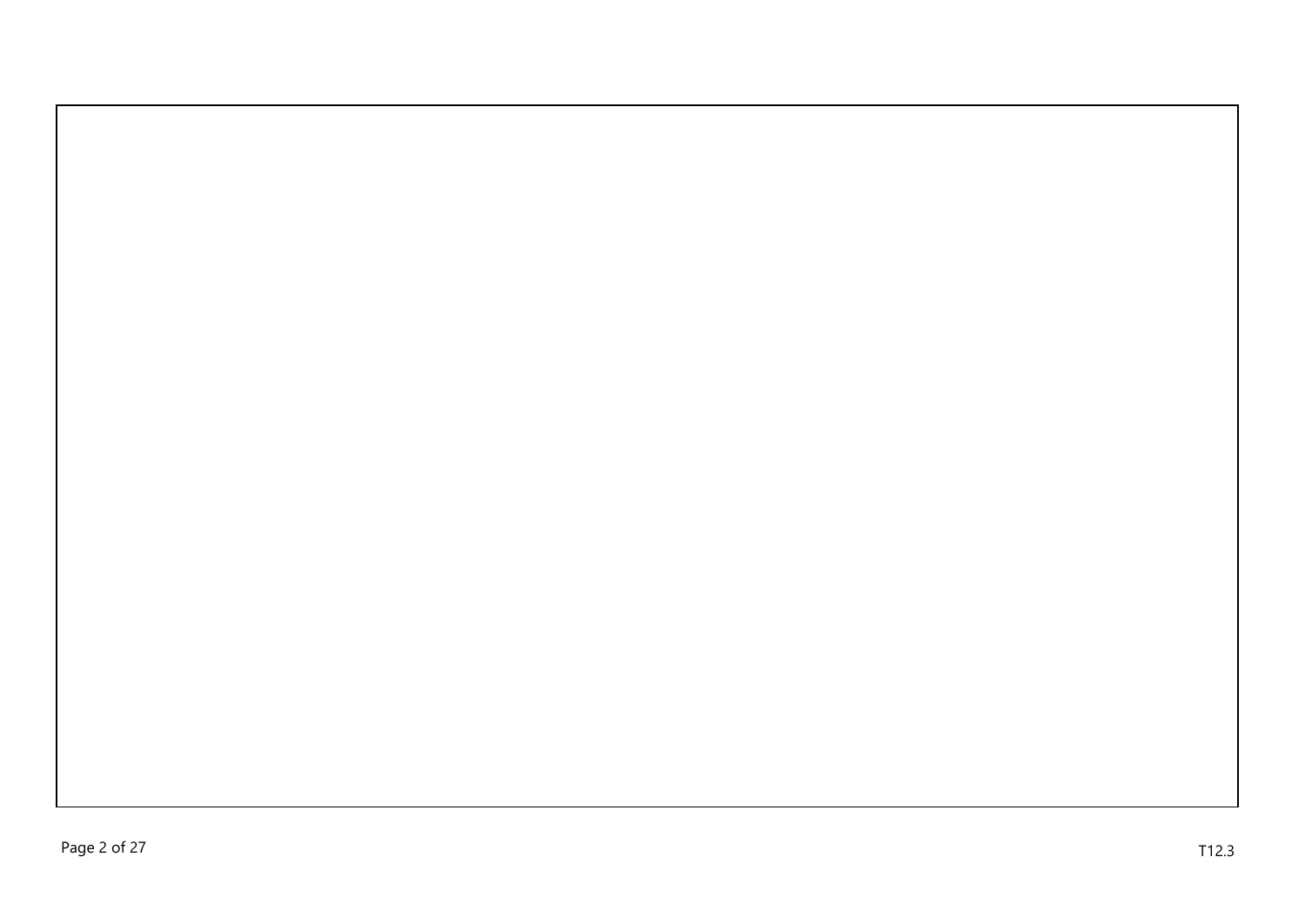| #              | Island | House Name        | Name                     | Sex       | National ID | ، ه ، بر <u>م</u>                                      | ىئرىتر                                    |
|----------------|--------|-------------------|--------------------------|-----------|-------------|--------------------------------------------------------|-------------------------------------------|
| Male'          |        |                   |                          |           |             |                                                        |                                           |
| $\vert$ 1      | Male'  | Ma. Ahmaan        | Aminath Nazima           | F         | A076370     | وړ٠ روومو                                              | أرمز<br>سترەپرىتى                         |
| 2              | Male'  | Ma. Ahmaan        | Mohamed Migdhaadh Suoodh | M         | A360729     | وړ٠ د پرونو                                            | وره روم ده ودوو<br>وبرماوتر بازترتر سورتر |
| $\vert$ 3      | Male'  | Ma. Aqua          | Aishath Najla            | F         | A010817     | 222.75                                                 | وكرمائية والمترجع فكالمحر                 |
| $\overline{4}$ | Male'  | Ma. Aqua          | Moomina Aboobakuru       | F         | A054152     | 222.75                                                 | ככ ה גמניכל<br>בגבית גם <i>ס</i> יצ       |
| $\overline{5}$ | Male'  | Ma. Baabul Falaah | AISHATH IFASHA           | F         | A048546     | وړ . ځه د ده ده<br>وړ . ځه <del>د</del> نوکر           | ەرمىسكى رۇشگ                              |
| $\overline{6}$ | Male'  | Ma. Baabul Falaah | HUSSAIN ASIF             | M         | A050202     | در به ۱۵۶۶<br>در کان دورور                             | يز سەر شەھ ئەسىرى                         |
| 7              | Male'  | Ma. Baabul Falaah | ALI ASIF                 | M         | A050203     | در گ <sup>و</sup> ده روه<br>در گان وزگر                | أوسمج وأسبوقر                             |
| 8              | Male'  | Ma. Baabul Falaah | AHMED ASIF               | ${\sf M}$ | A050213     | ود ه وه د ده<br>ود ه ه وزير                            | أرەر ئەسو                                 |
| 9              | Male'  | Ma. Baabul Falaah | FATHIMATH WAHEEDA        | F         | A054972     | در گ <sup>و</sup> ده روه<br>در گان وزگر                | وٌجوحَمَ وَرِيمٌ                          |
| 10             | Male'  | Ma. Black House   | Aishath Shaira           | F         | A011454     | وړ ه ورورو ه                                           | ۇرمۇق مۇرگە                               |
| 11             | Male'  | Ma. Black House   | Rabeeath                 | F         | A070347     | وړ ه ورورو ه                                           | ترەمەد                                    |
| 12             | Male'  | Ma. Black House   | AHMED ANAS               | M         | A152822     | وړ هغور دره د                                          | رەرد رىرگ                                 |
| 13             | Male'  | Ma. Black House   | Fathimath Sana Ahmed     | F         | A332691     | وړ ه ورورو ه                                           | و ده سکر دره ده                           |
| 14             | Male'  | Ma. Black House   | Ismail Farish            | ${\sf M}$ | A333587     | 2, 2000                                                | برڪروپو ژبرڪ                              |
| 15             | Male'  | Ma. Black Pool    | Ahmed Nadeem             | ${\sf M}$ | A010360     | ם הם בים בבים<br>כוזי נים <del>ב</del> יט <u>צ</u> ייב | پرورو شہرو                                |
| 16             | Male'  | Ma. Black Pool    | Aishath Nadheema         | F         | A010363     | ם גם כבים<br>כגי ישיב מצביב                            | و ديدو گرمړنو کل                          |
| 17             | Male'  | Ma. Black Pool    | Khadeeja                 | F         | A026153     | ם גם כבס<br>כגי שיכיו גיב                              | ئر تورچٌ<br>م                             |
| 18             | Male'  | Ma. Black Pool    | Fathimath Madheeha       | F         | A026154     | ם גם כבס<br>כגי שיכיו גיב                              | وٌمِ وَمَعْ وَمِنْهُ                      |
| 19             | Male'  | Ma. Black Pool    | Ibrahim Ali Manik        | M         | A055073     | ם גם כבים<br>כגי ישיב מצביב                            | رە ئەر ئە ئەر ئەر                         |
| 20             | Male'  | Ma. Black Pool    | Hussain Fayaz            | M         | A061839     | ם גם כבים<br>כגי ישיב מצביב                            | برسكهر تر تزريح                           |
| 21             | Male'  | Ma. Black Pool    | Aminath Zunaira          | F         | A065330     | ם גם כבים<br>כגי ישיב מצביב                            | أروسكم وسيمار                             |
| 22             | Male'  | Ma. Black Pool    | Mohamed Sadhin           | M         | A097698     | ם גם כבים<br>כגי ישיב מצביב                            | ورەرو شەرش                                |
| 23             | Male'  | Ma. Black Pool    | Fathimath Zunaira        | F         | A153268     | כו של טובס<br>כו של טובל                               | ۇج دە تەسىر                               |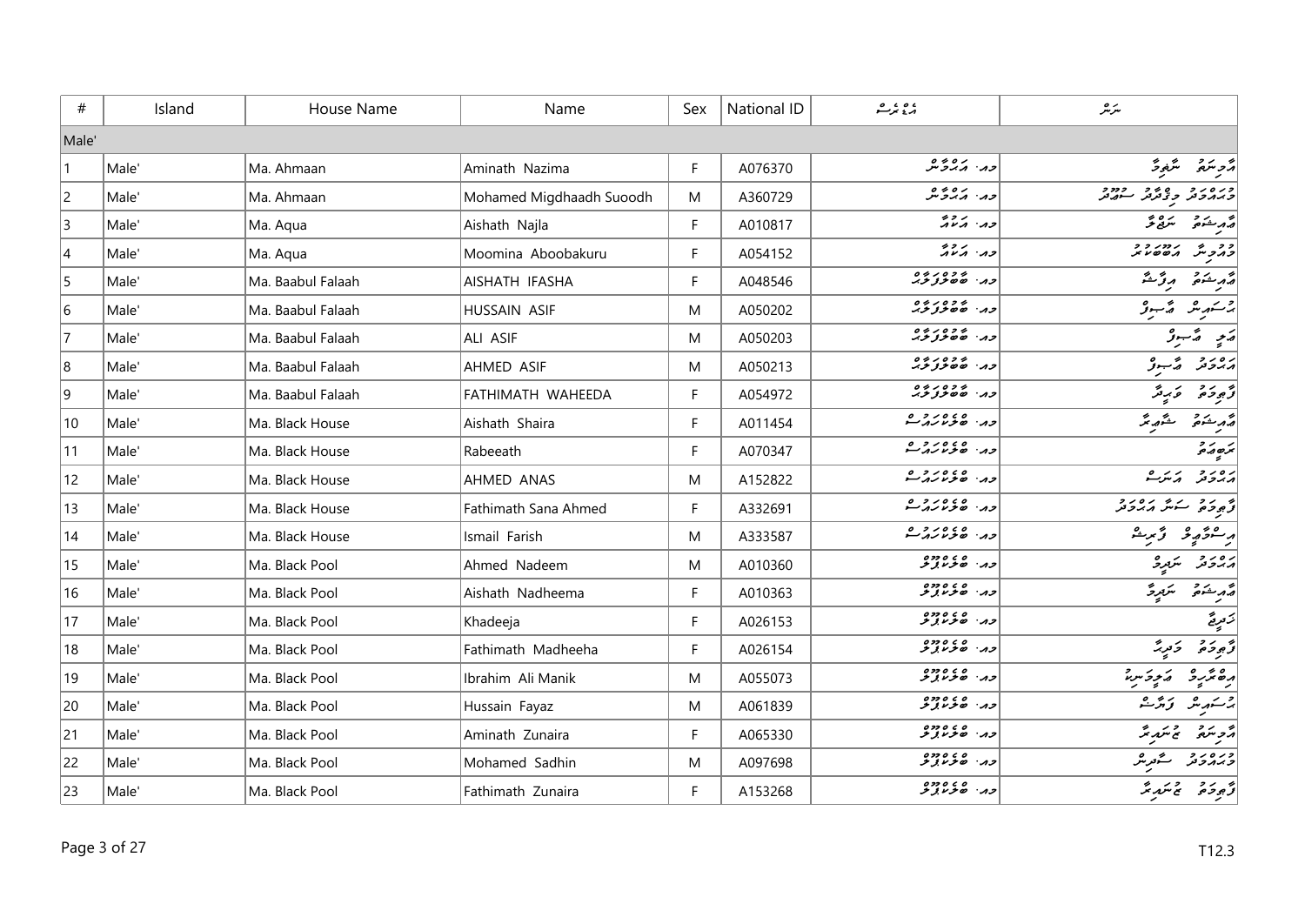| 24           | Male' | Ma. Black Pool | Ahmed Shamoon Zahir       | M  | A157231 | ه ۲۵ ووه<br>د د کلورونو                                                 | رەر دېرەددە پەرىر                       |
|--------------|-------|----------------|---------------------------|----|---------|-------------------------------------------------------------------------|-----------------------------------------|
| 25           | Male' | Ma. Black Pool | Abdulla Azman             | M  | A166823 | ם גם בבס<br>כו <i>ג : סיב</i> ט <u>צ</u> ייב                            | مَصْعَراللَّهُ مَعْ حَسْرَ              |
| 26           | Male' | Ma. Black Pool | Shuaib Shifaz Shareef     | M  | A166841 | ם הם בים בבים<br>כוזי נים <del>ב</del> יש ב                             | شەركە شورى شەيرو                        |
| 27           | Male' | Ma. Black Pool | Mariyam Quraisha Shareef  | F. | A333123 | ם הם בים בבים<br>כוזי נים <del>ב</del> יט <u>צ</u> ייב                  | وبمهرو ويمريك لمنهر                     |
| 28           | Male' | Ma. Black Pool | Ismail Shafraz            | M  | A346347 | ه ۲۵ ووه<br>د د کلورونو                                                 | ىر شۇر <sub>ۇ</sub> ھەر يەر ي           |
| 29           | Male' | Ma. Black Pool | Hassan Unaish             | M  | A346348 | ם גם בבס<br>כו <i>ג : סיב</i> ט <u>צ</u> ייב                            | يُرَسَمَّسُ مُرْسَمَدِ شَرَ             |
| 30           | Male' | Ma. Black Pool | Aishath Luha Ibrahim      | F  | A355185 | ه پر ۲۶۵ وره<br>د ۱۸ کلو کلو کلو                                        | أمر منعص المستقبل و متعرضه              |
| 31           | Male' | Ma. Black Pool | Samooh Zahir              | M  | A393104 | 020 c 0<br>3 مورا بو م                                                  | ردود ځريز                               |
| 32           | Male' | Ma. Black Pool | Mariyam Dhaha Ibrahim     | F. | A415558 | ם הם בים בבים<br>כוזי נים <del>ב</del> יש ב                             | و دره در ره ندر                         |
| 33           | Male' | Ma. Blue Coral | Ahmed Shujau              | M  | A000785 | ם כברי מים.<br>כומי ישי <i>יב טי</i> ביות                               | ره رح در در<br>پرګر در شوی              |
| 34           | Male' | Ma. Blue Coral | Haseena Ibrahim           | F. | A000937 | כני סידרי מים<br>כני סי <i>ב</i> ט זקיב                                 | بمسبش مرەغمىر                           |
| 35           | Male' | Ma. Blue Coral | Aminath Muna              | F  | A039448 | 0 ב ב-2 ב-2<br>1 ב ה- סיב מ' זה ב                                       | تر شر<br>أزمر بمرد                      |
| 36           | Male' | Ma. Blue Coral | Aishath Ahmed             | F  | A063065 | כני סידרי מים<br>כני סי <i>ב</i> ט זקיב                                 | مەرشىمى مەردىر                          |
| 37           | Male' | Ma. Blue Coral | Mohamed Hassan            | M  | A063067 | ם כברי מים.<br>כני יסיב מימיב                                           | ورەرو بەسەر                             |
| 38           | Male' | Ma. Blue Coral | Fathmath Shifa            | F. | A082482 | ם כברי מים.<br>כומי ישי <i>יב מי</i> בייבי                              | أوُّجوحَمَّ سُبِوَّ                     |
| 39           | Male' | Ma. Blue Coral | Ali Waheed Ibrahim        | M  | A097112 | כני סידרי מים<br>כני סי <i>ב</i> ט זקיב                                 | ړې ورېږ ره پر د                         |
| 40           | Male' | Ma. Blue Coral | Hussain Akram             | M  | A105048 | ם כברי מים.<br>כומי ישי <i>יב עי</i> ב                                  | بر شهر شهر مردم مرد                     |
| 41           | Male' | Ma. Blue Coral | Sana Ali Waheed           | F. | A163034 | ם כברי מים.<br>כומי ישי <i>יב עי</i> ב                                  | سەنئە مەمىي ئەرەتمە                     |
| 42           | Male' | Ma. Blue Coral | Amanulla Ali Waheed       | M  | A333948 | כני סידרי מים<br>כני סי <i>ב</i> ט זקיב                                 | أرَدَّ بِثْراللّه أَرْمٍ عَدِيمٌ        |
| $ 43\rangle$ | Male' | Ma. Blue Coral | Ismail Yooh Rifath        | M  | A334745 | ם ברי מידי הם<br>כני נסיב מידי ביב                                      | مر شو چې د هم ده مروز په د              |
| 44           | Male' | Ma. Blue Coral | Najaahulla Waheed         | M  | A337072 | ם כברי מים.<br>כני יסיב מימיב                                           | بترقي حرالله عربية                      |
| 45           | Male' | Ma. Blue Coral | Abdulla Huzaal Waheed     | M  | A341403 | ם בכ <sup>ס</sup> מברי מים.<br>כומיי יש <del>ב</del> מי ז <i>יני</i> ב. | رە دالله ریخ و درد                      |
| 46           | Male' | Ma. Blue Coral | Sama Ali Waheed           | F  | A367879 | כני סידרי מים<br>כני סי <i>ב</i> ט זקיב                                 | سَرَدٌ الْمَاحِي الْأَرْبَعْدِ          |
| 47           | Male' | Ma. Blue Rose  | Abdul Gadir Ali           | M  | A023703 | בני סיבית כ                                                             | ده وه د ورمړ له کړې<br>  د ه مرمونو مرم |
| 48           | Male' | Ma. Blue Rose  | Ismail Rasheed            | M  | A126228 | בו ים <i>בחרי</i> ם                                                     | ر عۇرپۇ ترخوتر                          |
| 49           | Male' | Ma. Blue Rose  | Ibrahim Rushdhaan Rasheed | M  | A404525 | בו בדברי כ                                                              | رە ئەرە بەر ئەر ئەسەر                   |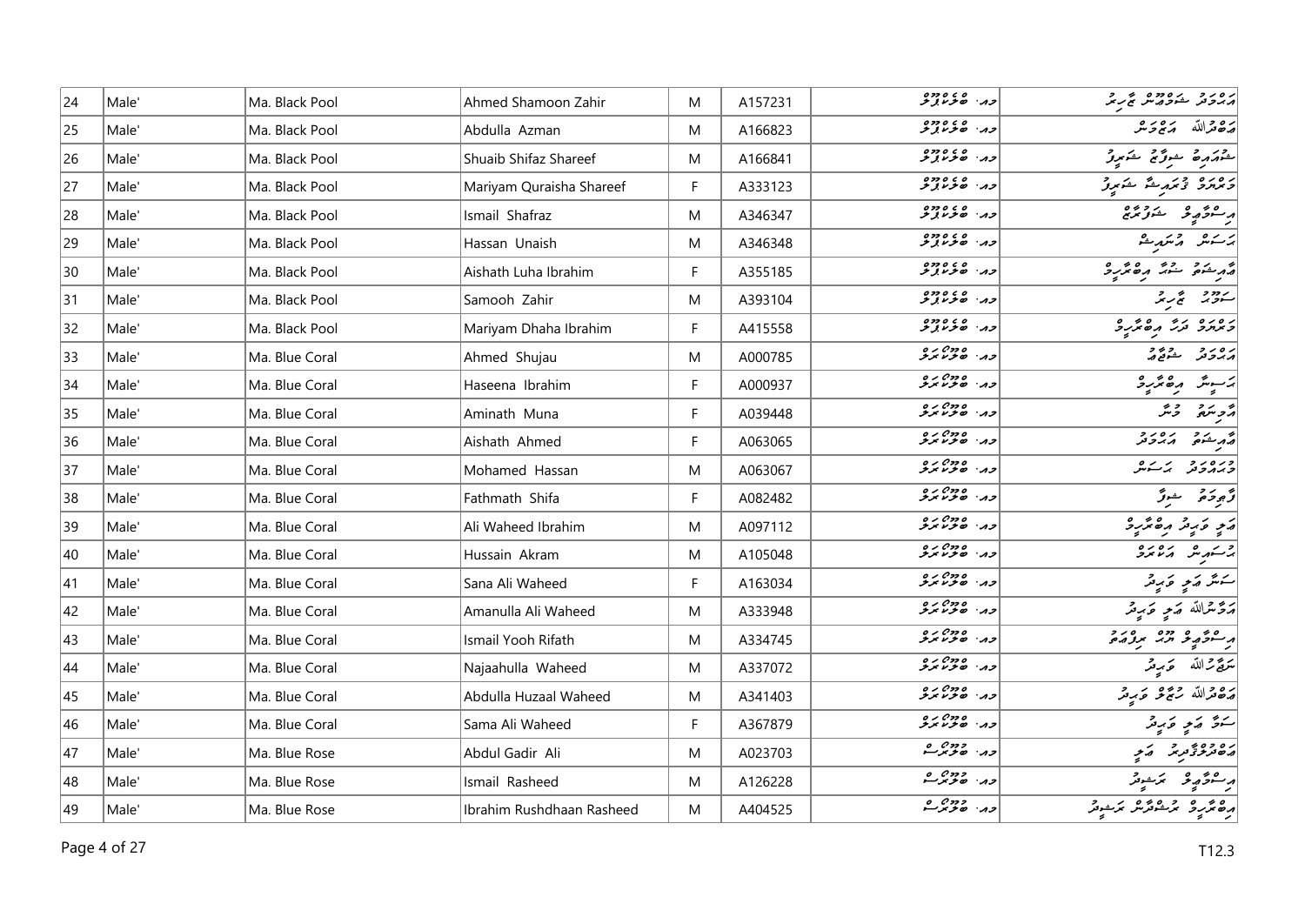| 50 | Male' | Ma. Bodiboashige | Muneeza Easa           | F         | A032401 | 6.07010.07                                     | دسم په                                     |
|----|-------|------------------|------------------------|-----------|---------|------------------------------------------------|--------------------------------------------|
| 51 | Male' | Ma. Bodiboashige | Nizmeen Latheef        | F         | A050346 |                                                | سرچ چې شر ځېږ ژ                            |
| 52 | Male' | Ma. Bodiboashige | Ahmed Latheef          | ${\sf M}$ | A055675 | $rac{c}{s}$                                    | رەرد ئەدى                                  |
| 53 | Male' | Ma. Bright Blue  | Ismail Manik           | M         | A034895 | כגי סיקת<br>כגי סיקת שישיב                     | ە ئەۋە پە ئەسرىيە<br>م                     |
| 54 | Male' | Ma. Bright Blue  | Khadeeja Ismail        | F         | A035053 | כגי הייקספיד<br>בגי הייקספיד                   | برڪو پُوچ<br>ترتوقے<br>ت                   |
| 55 | Male' | Ma. Bright Blue  | Fathmath Ismail Manik  | F         | A035286 | כגי שית ספיב                                   | ر                                          |
| 56 | Male' | Ma. Bright Blue  | Sheesu Adam Webber     | M         | A103210 | כני סיקופס <del>ק</del>                        | شور مرده عدد<br>خور مرکزی وکه بر           |
| 57 | Male' | Ma. Bright Blue  | Shamin Webber          | ${\sf M}$ | A112386 | כגי סיקת<br>כגי סיקת שישיב                     | أيتموش أوكامر                              |
| 58 | Male' | Ma. Bright Blue  | Shimaau Steven Webber  | ${\sf M}$ | A112387 | כגי הייקספיק<br>כגי הייקספיק                   | شرور معونه وه مر                           |
| 59 | Male' | Ma. Bright Blue  | Shara Abdulla          | F         | A125838 | כגי הייקספיק<br>כגי הייקספיק                   | شَعَمَّ مَصْحَراللَّه                      |
| 60 | Male' | Ma. Bright Blue  | Aishath Haifa Haneef   | F         | A126615 | כגי לימפים ב                                   | مەر شەڭ ئەرق ئاس                           |
| 61 | Male' | Ma. Bright Blue  | Mohamed Sarahu Abdulla | M         | A166482 | כגי הייקספי                                    | ورەرو روور دەوللە                          |
| 62 | Male' | Ma. Bright Blue  | Abdulla Hanif Haneef   | M         | A345744 | בגי שיתת שביב                                  | رەقماللە شىرو سىرو                         |
| 63 | Male' | Ma. Bulbul aage  | Aminath Huda           | F         | A011537 | C 4 0 7 0 7<br>S A <del>3</del> O 3 O · A 3    | أأروسهم الرقر                              |
| 64 | Male' | Ma. Bulbul aage  | Shaheeda Mohamed       | F         | A251320 | c + 0 0 0 0<br>5 A <b>3 O 3 O</b> $\cdot$ A 3  | شَرِيرٌ وبرورو                             |
| 65 | Male' | Ma. Bulbul aage  | Fathmath Azma          | F         | A357704 | c \$ 0 2 0 2<br>5 A <b>3 O 3 O</b> $\cdot$ A 3 | توجوحه وبرده                               |
| 66 | Male' | Ma. Bulbul aage  | Mariyam Shahudha       | F         | A357705 | وه ۲ <i>۵۶ ۵۶</i><br>ده کلوهود ک               | رەرە ئەدەر<br><i>دى</i> رەر ئىدىر          |
| 67 | Male' | Ma. Bulbul aage  | Hawwa Uzma             | F         | A357707 | C 4 0 7 0 7<br>S A <del>3</del> 0 3 0 ° A 3    | גם 2 בביב<br>ג'ו <i>ג</i> פ ו <i>ג</i> 'וב |
| 68 | Male' | Ma. Bulbul aage  | Aishath Mihudha        | F         | A369770 | C 4 0 7 0 7<br>S A <del>3</del> 0 3 0 ° A 3    | ومرشق ورقد                                 |
| 69 | Male' | Ma. Carina       | Ibrahim Rashad         | M         | A000463 | دە. ئ <sub>ام</sub> بەر                        | ەرھەترىر <sup>ە</sup><br>ىر شەقر           |
| 70 | Male' | Ma. Carina       | Saudulla Rashad        | M         | A000504 | دە. ئ <sub>ا ئېرىنگ</sub>                      | كرو قرالله<br>ىمەشقەتر                     |
| 71 | Male' | Ma. Carina       | Fathmath Hulaila       | F         | A000813 | دە. ئ <sub>ام</sub> بەتگە                      | رُجودَة لِمُعَهُدِ                         |
| 72 | Male' | Ma. Carina       | Shafiulla Rashad       | ${\sf M}$ | A051909 | <i>د</i> ر. غېږمتر                             | ڪو <i>رٍ ۾</i> الله <del>مرڪومر</del>      |
| 73 | Male' | Ma. Carina       | Mohamed Rishard        | M         | A055986 | دە. ئايرىتر                                    | ورەر د<br><i>دېرم</i> وتر برىشى            |
| 74 | Male' | Ma. Carina       | Aminath Julaila        | F         | A059438 | دە. ئ <sub>ا مېرىنگ</sub>                      | أزويتم فيخبر                               |
| 75 | Male' | Ma. Carina       | Khadeeja Nazwa         | F         | A059439 | <i>د</i> ر ، غېرىتر                            | ر ديدة مسترجدة<br>مستوقع مسترج             |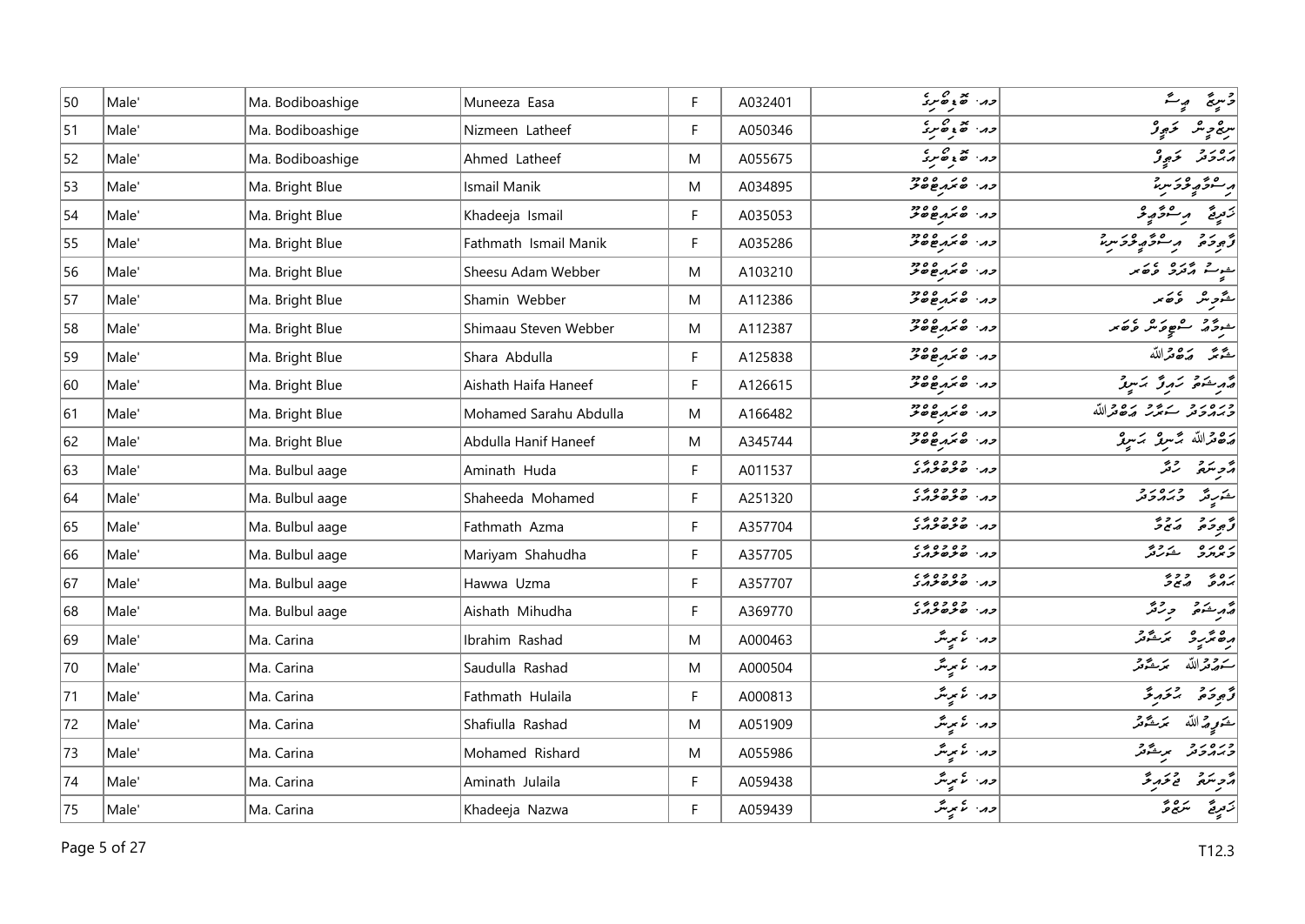| 76  | Male' | Ma. Carina         | Mohamed Shujuan              | M           | A085104 | در ، غږمتر                                       | شەھ <i>مە</i> بىر<br>و ره د د<br>تر پر ژنر |
|-----|-------|--------------------|------------------------------|-------------|---------|--------------------------------------------------|--------------------------------------------|
| 77  | Male' | Ma. Carina         | Mariyam Shazna               | $\mathsf F$ | A104157 | دە. ئامېتىر                                      | ر ه ر ه<br><del>و</del> بربر و             |
| 78  | Male' | Ma. Carina         | Arfau Shaheed                | M           | A104158 | دە ئىم ئىرىتىگە<br>مەسىر                         | أربور والمشارقر                            |
| 79  | Male' | Ma. Carina         | Aishath Sofoora              | F           | A146726 | دە ئىم ئىبرىتىگە                                 | وكرم شكرة والمستوفير                       |
| 80  | Male' | Ma. Carina         | Akmal Shaheed                | M           | A147476 | دە. ئ <sub>ام</sub> بەتگە                        | أرەر ئەر                                   |
| 81  | Male' | Ma. Coral Berry    | Abdulla Hameed               | M           | A012088 | קגי מיתכסית<br><i>בגי מיתכ</i> סית               | پره قرالله برج قر                          |
| 82  | Male' | Ma. Coral Berry    | Khadeeja Hassan              | $\mathsf F$ | A034465 | כו. מיקפטיק<br>כו. מיק <del>ק</del> פטיק         | زَمِرِيحَ   بَرَسَہْرُ                     |
| 83  | Male' | Ma. Coral Berry    | Ahmed Hamyd                  | M           | A034467 | حەربە ئەرەپىيە<br><i>جەنبا ئە</i> رمەھ           | أرور والمحافظ                              |
| 84  | Male' | Ma. Coral Berry    | Abdul Hameed                 | M           | A038776 | קגי מיקס <i>זי</i><br>קגי מי <i>קלפ</i> יק       | ړه وه ر ور<br>مەنگرىگرىز                   |
| 85  | Male' | Ma. Coral Berry    | Mariyam Ali                  | $\mathsf F$ | A041610 | حدث من يدوه بر                                   | د وره په په                                |
| 86  | Male' | Ma. Coral Berry    | Hawwa Ali                    | F           | A041627 | حەربىي ئەيدە ئەيدىيەت<br>مەنبەر ئاتىر ئىچىق ئىيد | بروء أيمي                                  |
| 87  | Male' | Ma. Coral Berry    | Abdulla Afeef                | M           | A041628 | ور ، مرده ،                                      | بره والله برويز                            |
| 88  | Male' | Ma. Coral Berry    | Aishath Abdulla              | F           | A057415 | حەربە ئەرەپىيە<br>خەر ئاتىر ئوقەتىيە             | مُصِيدَة مَـُ صَدَّاللَّهَ                 |
| 89  | Male' | Ma. Coral Berry    | Mohamed Hameed               | M           | A058507 | קגי מיקס <i>י</i><br>כגי מי <i>קל</i> פיק        | ورەرو كەچ                                  |
| 90  | Male' | Ma. Coral Berry    | Ibrahim Hameed               | M           | A148398 | קגי מיקסטית<br><i>בגי מיק</i> לפית               | رە ئرىر ئىچى                               |
| 91  | Male' | Ma. Coral Berry    | Aishath Umaima Abdul Latheef | F           | A215049 | دړ٠ تا بروه بر                                   |                                            |
| 92  | Male' | Ma. Dhagandukedige | Ahmed Nageeh                 | M           | A011619 | دە. ئۇنى سۇم بول                                 | پروتر سَرِّدٍ م                            |
| 93  | Male' | Ma. Dhagandukedige | Niuma Jameel                 | F           | A036867 | <i>دە . مۇكەندە ئا</i> بولۇ                      | سرچرمخت تج حي                              |
| 94  | Male' | Ma. Dhagandukedige | Mohamed Azmath               | M           | A039940 | حەر، ئۆتكەسى ئالغانى                             |                                            |
| 95  | Male' | Ma. Dhagandukedige | Mohamed Jameel               | M           | A044510 | حەر، ئۆركەسى ئالغا ئ                             | ورەرو پەر                                  |
| 96  | Male' | Ma. Dhagandukedige | NAHEEDA ADAM                 | $\mathsf F$ | A045089 | ورسترى سرومي                                     | سَرِيدٌ "دُمرُوْ                           |
| 97  | Male' | Ma. Dhagandukedige | Fathimath Shibana            | F           | A047919 | ورسترى سرومي                                     | ژوځو جوړنگر                                |
| 98  | Male' | Ma. Dhagandukedige | Aminath Shaziya              | F           | A047920 | <i>وه ترک</i> س کا دی                            | أزويتهم شمير                               |
| 99  | Male' | Ma. Dhagandukedige | Ibrahim Nimal                | M           | A047921 | ورسترى سيء وي                                    | ەھترىرى سر <i>ۇ</i> تر                     |
| 100 | Male' | Ma. Dhagandukedige | Hussain Nimal                | M           | A054367 | <i>دە. مۇكەندۇ</i> ئار                           | يز سكر مثل المريح فر                       |
| 101 | Male' | Ma. Dhagandukedige | Ibrahim Azmath               | M           | A076099 | ود. ترکه سره ۲ و د                               | دەنزىر مەدرە                               |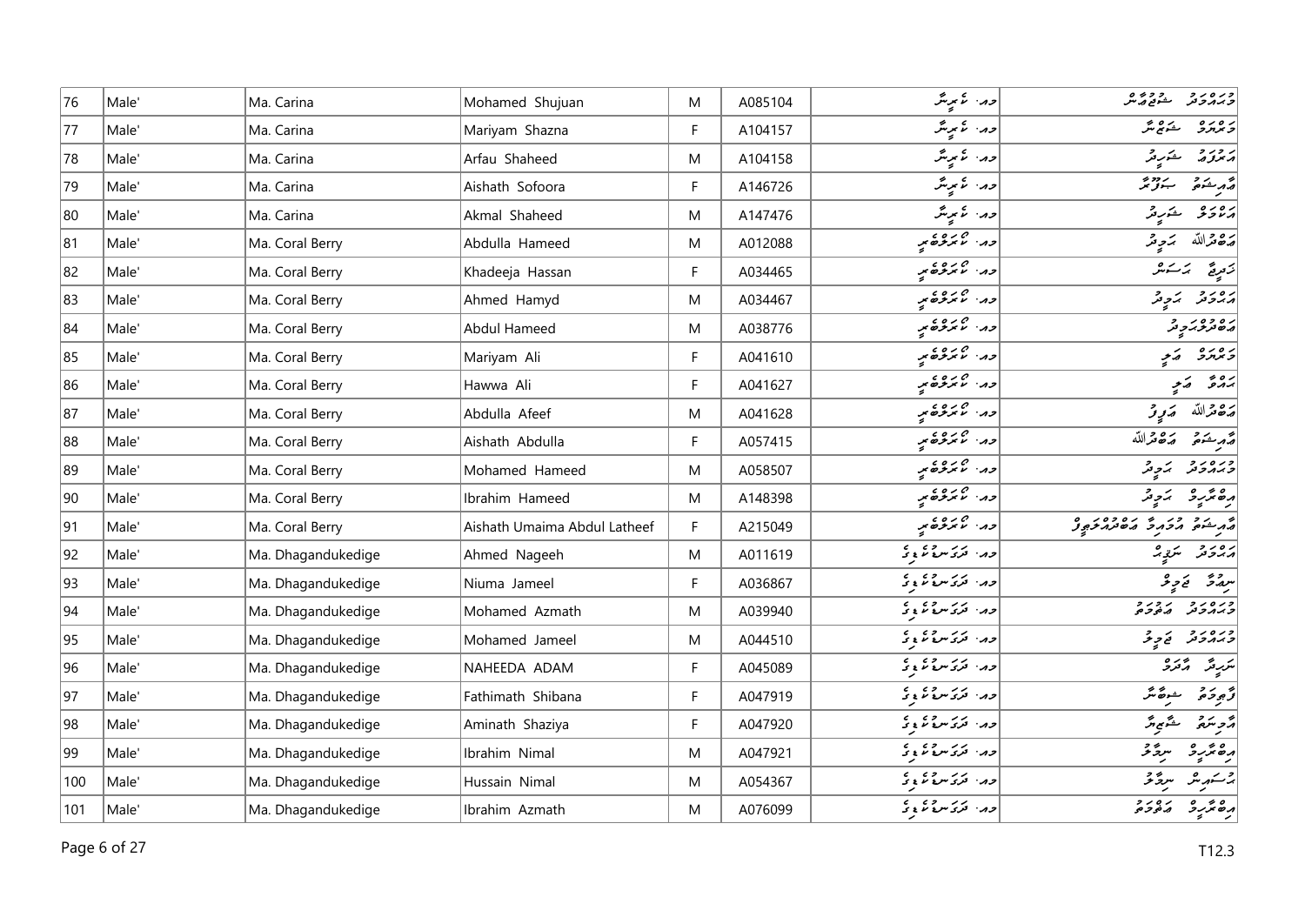| 102 | Male' | Ma. Dhagandukedige | Ali Shamin               | M           | A081165 | $5.505$ $-5.5$ $-1.7$               | ړې شورش                                                       |
|-----|-------|--------------------|--------------------------|-------------|---------|-------------------------------------|---------------------------------------------------------------|
| 103 | Male' | Ma. Dhagandukedige | Hassan Shamin            | M           | A103382 | $5.55 - 5.5 = 0.75$                 | <br>  يركبش مش <sub>رح</sub> ش                                |
| 104 | Male' | Ma. Dhagandukedige | Hassan Nimal             | M           | A105911 | حەر، ئۆتكەسى <sup>تى</sup> ئالماي ئ | ىرىكىش ئىردۇ ئى                                               |
| 105 | Male' | Ma. Dhagandukedige | Hussain Shamin           | M           | A144360 |                                     | برستهرش المشروش                                               |
| 106 | Male' | Ma. Dhagandukedige | Ali Nimal                | ${\sf M}$   | A148227 | ور. ترکه سوم نومی                   | ړې سرگرمۍ<br>مخ                                               |
| 107 | Male' | Ma. Dhagandukedige | Nuha Jameel              | F.          | A148284 | ورسترى سيء و                        | دور سي دي.<br>سرگ انجام ديگر                                  |
| 108 | Male' | Ma. Dhagandukedige | Ahmed Nabeeh Naseem      | M           | A330052 | ورسترى سروم                         | גפנד תופיצ תו-ק                                               |
| 109 | Male' | Ma. Dhagandukedige | MARIYAM NASHWA NASEEM    | F           | A330053 | ود ورسوم د                          | رەرە شرعى شرىدۇ                                               |
| 110 | Male' | Ma. Eimey          | Ahmed Naseer             | ${\sf M}$   | A027412 | בו. ו <sub>ראב</sub>                | أرەرو سكىبوش                                                  |
| 111 | Male' | Ma. Eimey          | Niuma Naseer             | F           | A027794 | בו ההפ                              | سرقاق الكرسوند                                                |
| 112 | Male' | Ma. Enboo          | Zulfa Adam               | F           | A044336 | בוגי ה"חש                           | وه به مرد<br>بحرق مرتزر                                       |
| 113 | Male' | Ma. Enboo          | AISHATH IFASHA ADAM      | F.          | A044337 | בני הייש                            | وأرشكم وؤنث وتره                                              |
| 114 | Male' | Ma. Enboomaa       | Mohamed Hamdhoon         | M           | A042868 | ג הי<br>כגי ה"שפ                    | כנסנכ נסמפס<br><i>כג</i> ובע גבעית                            |
| 115 | Male' | Ma. Enboomaa       | Fathimath Shifan Rasheed | $\mathsf F$ | A054606 | ג ה' ה' משיב<br>בג' ה' יישיב        | قُرُوحَةً سُوَتَمْ يَرْسُونُهُ                                |
| 116 | Male' | Ma. Enboomaa       | Shafeega Adam            | F           | A054607 | בני ה"שכל                           | شَرَوٍ يَثْنَ الْمُرْمَرُ وَ                                  |
| 117 | Male' | Ma. Enboomaa       | Mariyam Lubna            | $\mathsf F$ | A054608 | בני ה"שכל                           | ر ه بر ه<br><del>د</del> بربر د<br>وه ش                       |
| 118 | Male' | Ma. Enboomaa       | Aminath Haalaa           | F           | A115939 | ג היי היידיק<br>היה היידיק          | ړ څر پرو په لر                                                |
| 119 | Male' | Ma. Enboomaa       | Ahmed Hanoon Hamdhoon    | M           | A331787 | ג היי היידיק<br>היה היידיק          | קסק כן ככם קספס<br>ההכב <sub>ק</sub> הייקייק הכבקייק          |
| 120 | Male' | Ma. Enboomaa       | Malika Shahid            | F           | A347737 | בני היישיב                          | كزمرة التقرير                                                 |
| 121 | Male' | Ma. Evening Rose   | Ahmed Mohamed            | M           | A000952 | وړ٠ روسرچينې                        | و ر ه ر و<br>تر پروتر<br>ر ە ر د<br>مەركى                     |
| 122 | Male' | Ma. Evening Rose   | Aminath Mohamed          | F           | A000953 | در. روسرچرے<br>در                   | و ره ر د<br>ر برگرونر<br>ۇ ئەسىر ئە                           |
| 123 | Male' | Ma. Evening Rose   | Aishath Mohamed          | $\mathsf F$ | A000954 | حەر مۇسرىكرىمىت                     | و رە ر د<br>تر پروتر<br>و<br>د گهر شکوهی                      |
| 124 | Male' | Ma. Evening Rose   | Mariyam Mohamed          | F           | A000956 | حەر مۇسرىكرىمىت                     | ر ه ر ه<br><del>د</del> بربرگ<br>و رە ر د<br><i>د ب</i> رگرىز |
| 125 | Male' | Ma. Evening Rose   | Mohamed Abdulla          | M           | A000957 | دړ. روسره ورمړ                      | وكحادثة<br>و ره ر و<br><i>و پر</i> پر <del>و</del> تر         |
| 126 | Male' | Ma. Evening Rose   | Shaziyya Abdulla         | F.          | A000986 | دړ. روسرچونکر شو                    | ے <sub>فر</sub> ر مر<br>صقعرالله                              |
| 127 | Male' | Ma. Evening Rose   | Ahmed Abdulla            | M           | A022367 | ور. رؤس موه مي ه                    | برورد بره قرالله                                              |
|     |       |                    |                          |             |         |                                     |                                                               |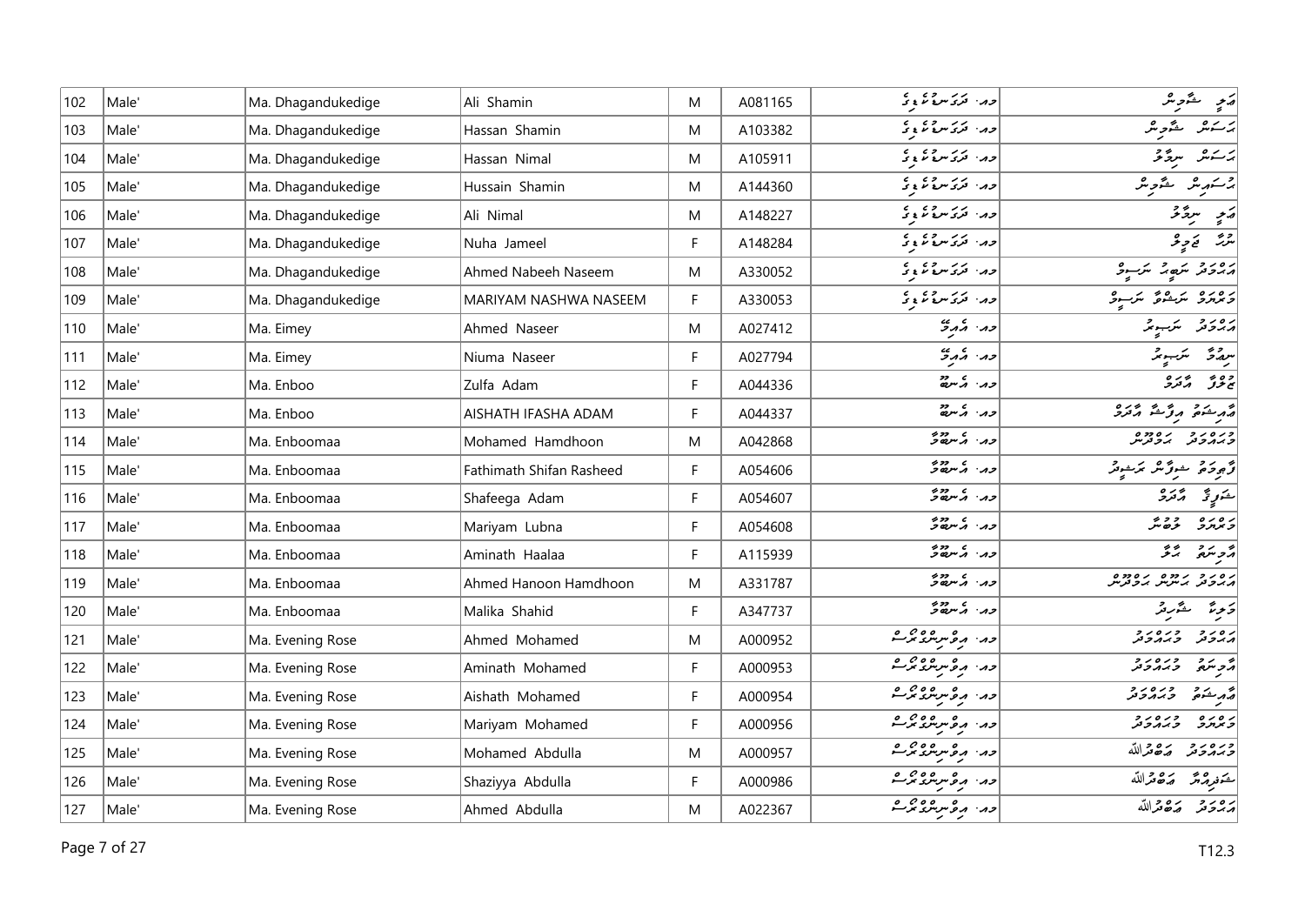| 128 | Male' | Ma. Evening Rose | Fathimath Abdulla      | F  | A035340 | בו הפיתיית בים                | قرجوحته وكالحدالله                                                |
|-----|-------|------------------|------------------------|----|---------|-------------------------------|-------------------------------------------------------------------|
| 129 | Male' | Ma. Evening Rose | Abdulla mohamed        | M  | A043601 | در. روسره ده می               | پر <b>ص</b> حرالله<br>و ره ر و<br><i>د ب</i> رگرمر                |
| 130 | Male' | Ma. Evening Rose | Khadeeja Abdulla       | F  | A059093 | حەر بەھ سر سىمى مى            | ت <b>َ</b> مِيعًا 1, 20\$ اللّه                                   |
| 131 | Male' | Ma. Evening Rose | Mohamed Fuhaid         | M  | A075641 | בו ופיתיישיב                  | ورەرو ور<br>وبرماوتر ۋرماتر                                       |
| 132 | Male' | Ma. Evening Rose | Mariyam Nuzhath        | F  | A080310 | בו ופיתייפיבים                | ر ه ر ه<br><del>ر</del> بربرگ<br>پر دیر د<br>سرچ ر <sub>ک</sub> و |
| 133 | Male' | Ma. Evening Rose | Abdulla Sinad          | M  | A114258 | دړ٠ روسرمرو ک <u>ړه</u>       | ەھىراللە<br>سەمئرىر                                               |
| 134 | Male' | Ma. Evening Rose | Zooshan Nazeer         | F. | A114758 | حەر بەھ سرچى تەرج             | يېشتر سرېږ تر                                                     |
| 135 | Male' | Ma. Evening Rose | Aishath Nazeer         | F  | A114759 | בו הפיתיית בים                | أقهر مشكرة التكريج تمر                                            |
| 136 | Male' | Ma. Evening Rose | Ahmed Farrah           | M  | A120963 | حەر بەھ سەھ ئەتى              | رەر دەپە                                                          |
| 137 | Male' | Ma. Evening Rose | Fathmath Rifga Hussain | F  | A141663 | בו ופיתייפים                  | قەدىر بروق جاسكەنگ                                                |
| 138 | Male' | Ma. Evening Rose | Zaushan Nazeer         | F. | A336435 | در. رؤسرهومر <sub>م</sub>     | نر جر شهر مشر سر سر سر سر به سر                                   |
| 139 | Male' | Ma. Evening Rose | Ashfag Ahmed Abdulla   | M  | A350954 | בו ופיתיישבים                 | بر وره برورد بره دالله                                            |
| 140 | Male' | Ma. Evening Rose | Aishath Inan Azumath   | F. | A354280 | حەر بەھ سرچى <sub>مى</sub> مى | وأمر يشكم المرسر المتحافر والملح                                  |
| 141 | Male' | Ma. Evening Rose | Aruham Ahmed Abdulla   | M  | A372535 | در. روسرچرے<br>در             | ره ره رورد ره دالله                                               |
| 142 | Male' | Ma. Faalsaage    | Mohamed Hashim         | M  | A034072 | وړ گوري                       | ورەر و شەۋ                                                        |
| 143 | Male' | Ma. Faalsaage    | Moomina Ibrahim        | F  | A036505 | وړ گوري                       |                                                                   |
| 144 | Male' | Ma. Faalsaage    | Ali Hashim             | M  | A036669 | وړ٠ ژوگړي                     | پر پر گروگر                                                       |
| 145 | Male' | Ma. Faalsaage    | Liusha Ibrahim         | F. | A060305 | وړ گوري                       | درجش رەئزىر                                                       |
| 146 | Male' | Ma. Faalsaage    | Adam Hashim            | M  | A066588 | وړ گوري                       | پر ده گرشو و                                                      |
| 147 | Male' | Ma. Faalsaage    | Aishath Shazin Hashim  | F  | A077682 | وە . ۋوشى                     | أقهر مشكر مشكو متشور                                              |
| 148 | Male' | Ma. Faalsaage    | Ibrahim Malsoon Hashim | M  | A077818 | وړ گوري                       | رەپرى <sub>ر</sub> و <sub>ك</sub> ورىيە ئ <sub>ىشو</sub> ۋ        |
| 149 | Male' | Ma. Faalsaage    | Mufaviz Hashim         | M  | A120536 | وړ ژوندي                      | وژوے پڑےو                                                         |
| 150 | Male' | Ma. Faalsaage    | Maimoona Ibrahim       | F  | A132270 | وړ گوري                       | בתכית תפתיב                                                       |
| 151 | Male' | Ma. Faalsaage    | Alima Shahura Hashim   | F  | A137875 | وە . ۋورى                     | ە ئەڭ ئىكەنگە گەندۇ                                               |
| 152 | Male' | Ma. Faalsaage    | Ibrahim Shavir Hashim  | M  | A341047 | وړ گوري                       | ړەترىرو ھۇم تر شوۋ                                                |
| 153 | Male' | Ma. Faalsaage    | Hassan Mishal Junaid   | M  | A350406 | وړ٠ وگرگړي                    | يُرْسَوْشُ وِحْدُوْ وَسَمْدِيْرُ                                  |
|     |       |                  |                        |    |         |                               |                                                                   |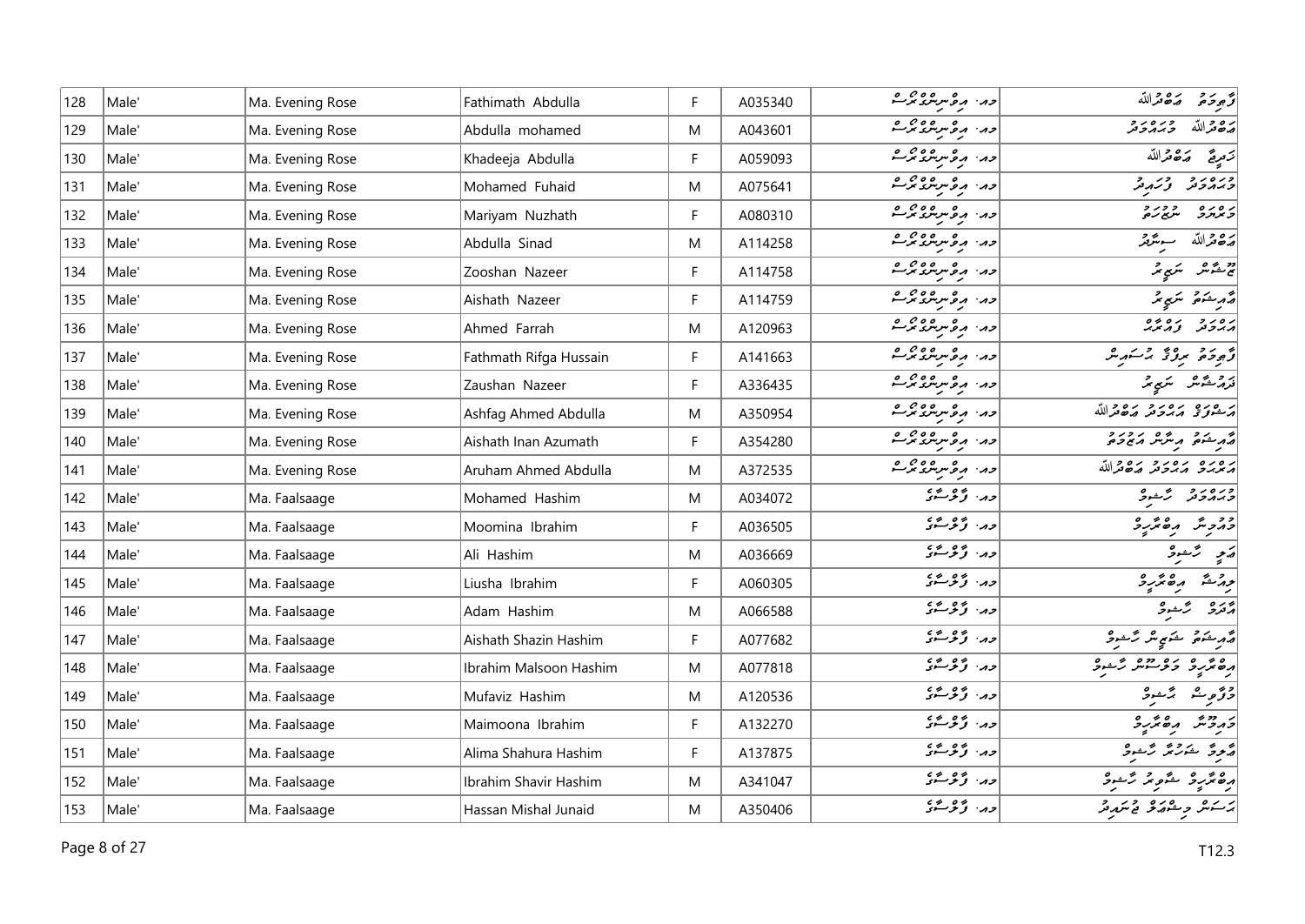| 154 | Male' | Ma. Faalsaage      | Ahmed Maldhan Hashim     | M           | A369000 | دړ٠ توگوستنۍ                 | رەر د رەپەر گىدۇ                                                                                  |
|-----|-------|--------------------|--------------------------|-------------|---------|------------------------------|---------------------------------------------------------------------------------------------------|
| 155 | Male' | Ma. Faalsaage      | Aishath Maal Hashim      | F           | A369464 | دە. ئۇرمىمى                  | $\frac{1}{2}$ $\frac{1}{2}$ $\frac{1}{2}$ $\frac{1}{2}$ $\frac{1}{2}$ $\frac{1}{2}$ $\frac{1}{2}$ |
| 156 | Male' | Ma. Feerumurangage | Ali Firaq                | ${\sf M}$   | A055367 | دړ. ، په ترو ټرسرۍ کا        | أرشمي ويرتج                                                                                       |
| 157 | Male' | Ma. Feerumurangage | Fathmath Sathuna         | $\mathsf F$ | A078515 | دړ. و پروبرسرۍ               | و دو دول                                                                                          |
| 158 | Male' | Ma. Feerumurangage | Mohamed Shazin           | M           | A078557 | כו נָ זְבְרַזְאינג'          | ورەرو شەپ                                                                                         |
| 159 | Male' | Ma. Feerumurangage | Raushan Ali Firaq        | $\mathsf F$ | A324849 | در و پروټرسري                | برزختير كابو وبرده                                                                                |
| 160 | Male' | Ma. Feerumurangage | Rauha Ali Firaq          | F           | A324850 | حەر، ئ <sub>ۇ</sub> تروترسرى | برود كالمجمع ويرو                                                                                 |
| 161 | Male' | Ma. Feyruge        | Mohamed Shiyam           | M           | A000758 | در بی و ،<br>ور کو بور       | وره رو شوده<br><i>وب</i> رمرو شودگر                                                               |
| 162 | Male' | Ma. Feyruge        | Aminath Ali              | F           | A001025 | وړ٠ تو بر د<br>وړ٠ تو برو    | أزوينهم أرو                                                                                       |
| 163 | Male' | Ma. Feyruge        | Mohamed Haleem           | M           | A025286 | وړ٠ تؤبری<br>وړ٠ تؤبری       | ورور و دو                                                                                         |
| 164 | Male' | Ma. Feyruge        | Ismail Zahir             | M           | A045062 | وړ٠ تؤبری<br>وړ٠ تؤبری       | ر شۇرۇ ئى بار                                                                                     |
| 165 | Male' | Ma. Feyruge        | Mohamed Rasheed          | M           | A049348 | در بی و ،<br>ور کو بور       | ورەرو كەنبەتى                                                                                     |
| 166 | Male' | Ma. Feyruge        | Ibrahim Rashad           | M           | A058498 | و د کو ده<br>و د کو مرد      | رە ئرىر ئىشتى                                                                                     |
| 167 | Male' | Ma. Feyruge        | Fathimath Sofiya Rasheed | $\mathsf F$ | A075118 | ده کو برد<br>ده گ            | و و د د هم و مر مر مورد                                                                           |
| 168 | Male' | Ma. Feyruge        | Ahmed Mujthaba           | M           | A077671 | وړ٠ تو بری<br>وړ٠ تو بری     | י סיכון פסיי<br>הייכניו כבופים                                                                    |
| 169 | Male' | Ma. Feyruge        | Ahmed Jailam             | ${\sf M}$   | A078235 | و د.<br>و د. تو بو د         | أبرورو فيهدموه                                                                                    |
| 170 | Male' | Ma. Feyruge        | Aminath Sofeenaz         | F.          | A078626 | در بی د ،<br>در توس          | أزويني كالمنابيث                                                                                  |
| 171 | Male' | Ma. Feyruge        | Musthafa Hussain         | M           | A078689 | ے وہ<br>وہ و مرد             | و ەرە بېرىش                                                                                       |
| 172 | Male' | Ma. Feyruge        | MARIYAM SHIFAANA HUSSAIN | $\mathsf F$ | A078709 | وړ . نوم ده                  | ו 2010 בנית הבות ה                                                                                |
| 173 | Male' | Ma. Feyruge        | Fathimath Yumna Hussain  | $\mathsf F$ | A078710 | وړ به وه                     | و د د ده و د کره                                                                                  |
| 174 | Male' | Ma. Feyruge        | Aishath Shaazleen        | $\mathsf F$ | A078711 | ده و ده<br>ده گرمرد          | أقهر مشكرة المشتم وينكر                                                                           |
| 175 | Male' | Ma. Feyruge        | Zulfa Aboobakur          | F.          | A099374 | وړ٠ تو بری<br>وړ٠ تو بری     | 2272222222                                                                                        |
| 176 | Male' | Ma. Feyruge        | Seema Hussain            | $\mathsf F$ | A157826 | و د.<br>و د. تو بو د         | سوڅ پر شمېر شر                                                                                    |
| 177 | Male' | Ma. Feyruge        | Raya Ahmed               | F.          | A161775 | ے وہ سی وہ<br>حمد ستی محری   | پژو در در د                                                                                       |
| 178 | Male' | Ma. Feyruge        | Aminath Shazra           | F.          | A336470 | وړ٠ تومر <i>ی</i>            | أزويتهم فيتمر                                                                                     |
| 179 | Male' | Ma. Feyruge        | Fathimath Nuzuha         | F           | A343336 | ده و ده<br>ده گرمرد          | ژُهِ دَمَ " سرچ رُ                                                                                |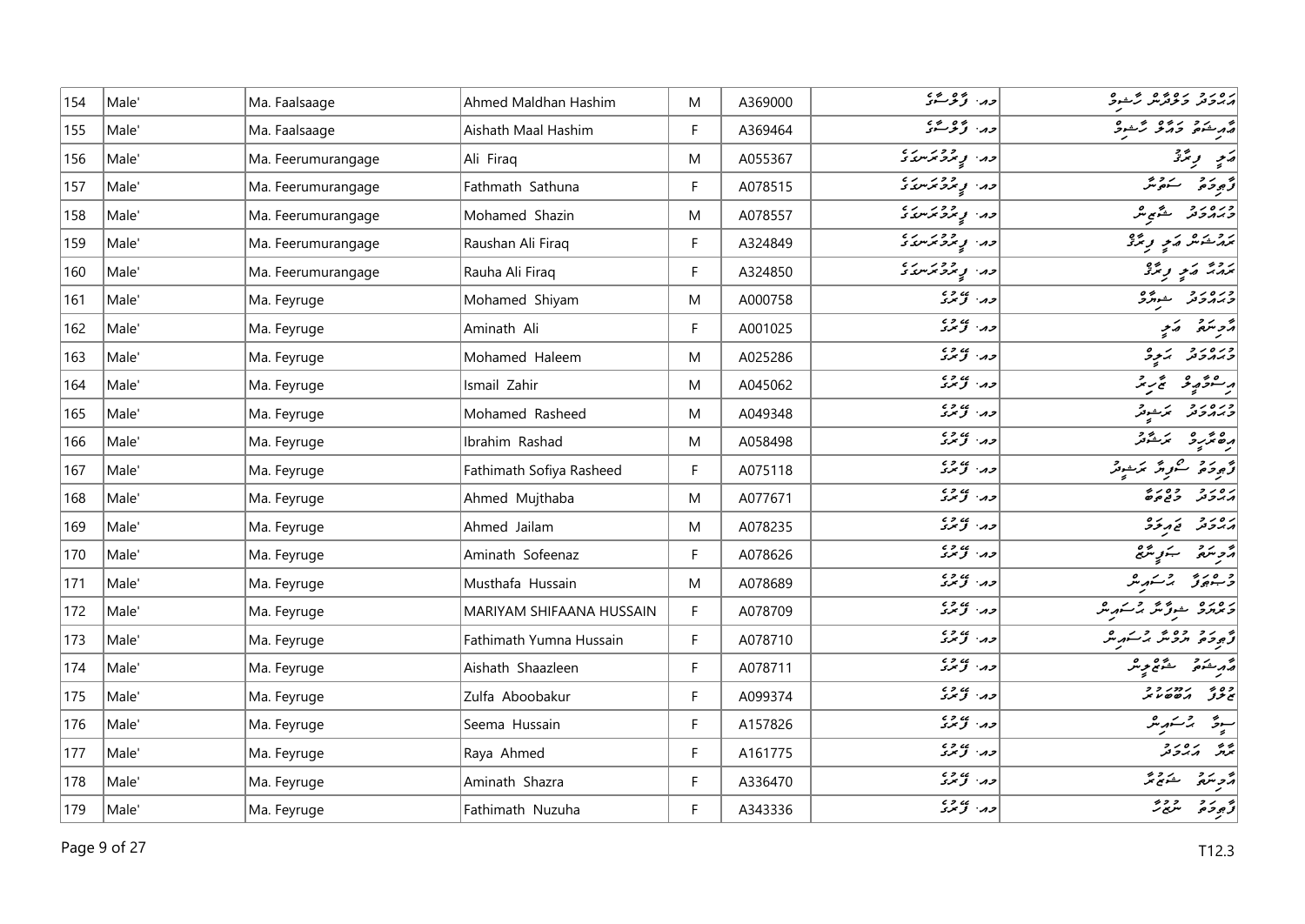| 180 | Male' | Ma. Feyruge      | Mujaz Ahmed         | M           | A370231 | و د کو ده<br>و د کو مرد            | برە ئەتە<br>  و پر ہ<br>  <del>ر</del> قع                       |
|-----|-------|------------------|---------------------|-------------|---------|------------------------------------|-----------------------------------------------------------------|
| 181 | Male' | Ma. Feyruge      | Raufa Ahmed         | F           | A370232 | و د.<br>و د. گو بود                | بروي<br>ەر ئەر                                                  |
| 182 | Male' | Ma. Feyruge aage | Lahma Abbas         | $\mathsf F$ | A104276 | ں و ، و ، و<br>وہ کو بو پر پ       | تزریح<br>2522                                                   |
| 183 | Male' | Ma. Feyruge aage | Lubna Mohamed       | F           | A314875 | ن و ، د ، د ،<br>و ۱۸ . تو مورد او | ترە ش<br>و ره ر د<br><i>د ب</i> رگرفر                           |
| 184 | Male' | Ma. Feyruge aage | Hussain Sham        | M           | A370279 | ن و ، د ، د ،<br>و ۱۸ . ق مورد او  | جر ڪمبر شريع عشو                                                |
| 185 | Male' | Ma. Feyruge aage | Ali Saif Mohamed    | M           | A370337 | ں و ، و ، و<br>وہ کو بو پر د م     | ړی کرو وره ده                                                   |
| 186 | Male' | Ma. Finaa        | Sulthana Ismail     | F           | A010818 | دە. بەش                            | يەدە ئەربەدە                                                    |
| 187 | Male' | Ma. Fufooge      | Fathimath Gasim     | $\mathsf F$ | A032107 | و در دوه<br>ور کوک                 | أَوْجِعَةٍ حَمْدٍ وَمَسِيرًا                                    |
| 188 | Male' | Ma. Fufooge      | Mariyam Gasim       | F           | A032109 | و در دوه<br>در وود                 | رەرە ئۆسۈ                                                       |
| 189 | Male' | Ma. Fufooge      | Abdul Azeez Ibrahim | M           | A036043 | و دره ده.<br>د د تونو د            | גפננגם הפיניק                                                   |
| 190 | Male' | Ma. Fufooge      | Abdul Faththaah     | M           | A063532 | ود. ودو،<br>ود وود                 | ر ه د ه ر ه د د<br>پره تر تر تر چرب                             |
| 191 | Male' | Ma. Fufooge      | Ahmed Nazim         | M           | A095212 | و در دوه<br>ور کوک                 | برەر ئە ئىگەنج                                                  |
| 192 | Male' | Ma. Fufooge      | Fathimath Afa       | F           | A157271 | و در دوه<br>ور از ز                | وٌ و دو گروٌ                                                    |
| 193 | Male' | Ma. Fufooge      | Aminath Udhuma Ali  | $\mathsf F$ | A160400 | כו. צובי                           | ה ב יים היים הי                                                 |
| 194 | Male' | Ma. Fufooge      | Aishath Nahufa      | F           | A265119 | و دره ده.<br>د د تونو د            | و دره ده و د                                                    |
| 195 | Male' | Ma. Fufooge      | Mohamed Nihaad      | M           | A342823 | و در دوه<br>در وود                 | ورەرو سرگەر<br><mark>جەم</mark> ەدىر سرگەر                      |
| 196 | Male' | Ma. Fufooge      | Aminath Nihama      | F.          | A354780 | و در دوه<br>ور از ز                | أأروبتهم البرائر                                                |
| 197 | Male' | Ma. Fufooge      | Aishath Nasra       | F           | A372435 | و در دوه<br>ور از ز                | ر<br><i>مار خوي سرب مار</i>                                     |
| 198 | Male' | Ma. Fufooge      | Mohamed Naufal      | M           | A387097 | و در دوه<br>ور کوک                 | ورەرو بەدرە<br>چەمەدىر شمەۋىر                                   |
| 199 | Male' | Ma. Golden Beam  | Fathimath Nadiya    | $\mathsf F$ | A040513 | ورسي وره وه                        | ۇيودۇ ئىرىر                                                     |
| 200 | Male' | Ma. Golden Beam  | Hussain Mihad       | M           | A057545 | כו. בכשיתים כ                      | برسكر شرور ورثتر                                                |
| 201 | Male' | Ma. Golden Beam  | MOHAMED MIHAD       | M           | A064276 | 50, 200, 100                       | ورەر دېگر                                                       |
| 202 | Male' | Ma. Golden Beam  | <b>Ahmed Manik</b>  | M           | A065916 | ورسي وره وه                        | ر ہ ر د ر<br>ג ژ ژ تر ژ سربا                                    |
| 203 | Male' | Ma. Good Heart   | Aman Khaleel        | M           | A078100 | $e^{399}$ . 12                     | پرَ چَر کا پایتون کا پایتون کا م                                |
| 204 | Male' | Ma. Good Heart   | Ishag Rasheed       | M           | A083486 | وړ٠ وولو <b>ه</b>                  | ر مشرح كرم بر من المراكز<br>مراكز كرم كرم كرم كرد بر من المراكز |
| 205 | Male' | Ma. Good Heart   | Almas Khaleel       | M           | A121058 | $e^{397}$ . 12                     | ړوو و زرو                                                       |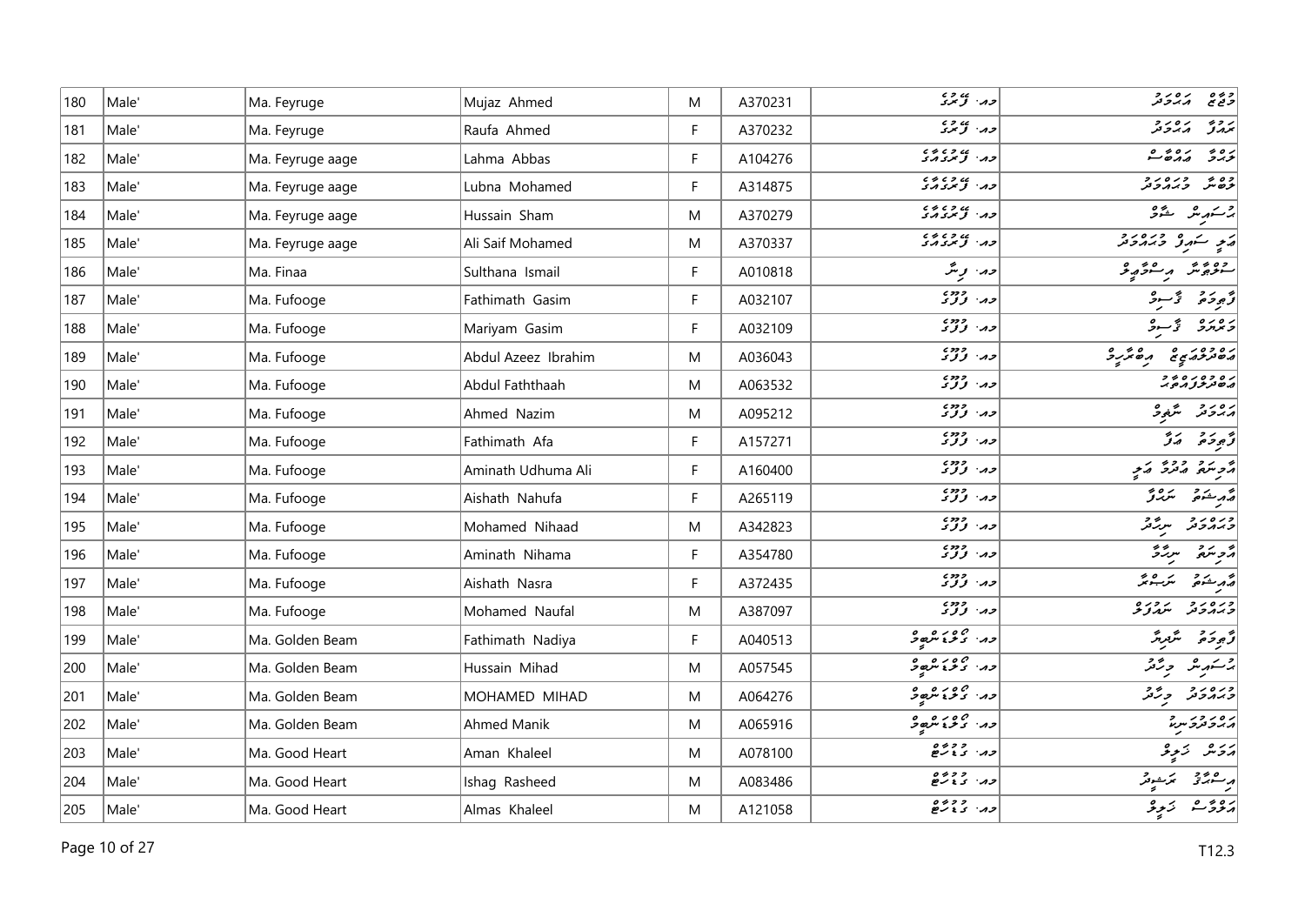| 206 | Male' | Ma. Good Heart    | Noorzadha Ibrahim Didi       | F.          | A158720 | $e^{299}$ : 12               | מי הרב הפית הפתח                    |
|-----|-------|-------------------|------------------------------|-------------|---------|------------------------------|-------------------------------------|
| 207 | Male' | Ma. Good Heart    | Imran Khaleel                | M           | A319081 | و در ۱۶۶<br>حداد کالم        | ەر ئەر ئىر                          |
| 208 | Male' | Ma. Good Heart    | Mohamed Khaleel              | M           | A381790 | ود کا دون<br>حد کا رقع       | و ر ه ر د<br>تر بر تر تر            |
| 209 | Male' | Ma. Gulaabeege    | Mohamed Athif                | M           | A025754 | وړ٠ وگړه و                   | رحمي و<br>و ر ه ر د<br>و بر پر و تر |
| 210 | Male' | Ma. Gulaabeege    | Ibrahim Athif                | M           | A028063 | وړ٠ د څوه د                  | وشعجو فر<br>ەر ھەتمەر 2<br>ر        |
| 211 | Male' | Ma. Gulaabeege    | Aminath Athifa               | $\mathsf F$ | A034366 | وړ٠ وگړ <i>ي</i><br>دړ٠ وگړي | ړې سره په پورته                     |
| 212 | Male' | Ma. Gulaabeege    | Ahmed Waheed                 | M           | A046519 | وړ٠ د څوه د                  | رەر دىر دىگر                        |
| 213 | Male' | Ma. Gulaabeege    | Ismail Athif                 | M           | A079669 | $\frac{1}{2}$                | ېر شو <i>ځې</i> و گمپور             |
| 214 | Male' | Ma. Gulaabeege    | MARIYAM ATHIFA               | F.          | A106432 | در گروگو                     | دەرە ئەۋ                            |
| 215 | Male' | Ma. Halavelige    | Abdul Ghafoor                | M           | A000757 | وړ رکوکونونۍ                 | ر ه د ه د دد د<br>پره تر پر تر بر   |
| 216 | Male' | Ma. Halavelige    | Fathmath Lucy                | F           | A062088 | وړ رکوکونونۍ                 | ۇ بۇ دۇسىيە                         |
| 217 | Male' | Ma. Halavelige    | Aishath Loona                | F           | A062090 | وړې کوکوکوکو                 | ړ ده ده ده.                         |
| 218 | Male' | Ma. Halavelige    | Hussain Luwaiz               | M           | A062241 | وە ئەتكەنى                   | جر شهر شهر ج                        |
| 219 | Male' | Ma. Halavelige    | AMINATH MOHAMED              | $\mathsf F$ | A071196 | وە . ئەقرۇرى<br>مە           | و ده وره ده                         |
| 220 | Male' | Ma. Halavelige    | Fathimath Shahama Abdul Gani | F           | A071361 | وړ رکوکونونو                 | و دو شرکو ده دور                    |
| 221 | Male' | Ma. Halavelige    | Mariyam Saya                 | $\mathsf F$ | A077628 | دە. ئۆۋۈپ                    | رەرە شەر                            |
| 222 | Male' | Ma. Halavelige    | Mariyam Liusha               | F.          | A120534 | وړ رکوکولونۍ                 | وبرده ودش                           |
| 223 | Male' | Ma. Halavelige    | Ibaa Abdul Gany              | $\mathsf F$ | A138516 | در رکوکورگا                  | دة دەدەنىر                          |
| 224 | Male' | Ma. Halavelige    | Gamarunnisa Hussain          | F           | A154052 | دە. ئۇۋۈرگ                   | ر ده مرت بر کرد.                    |
| 225 | Male' | Ma. Halavelige    | Aminath Shanya Abdul Ghanee  | F           | A333735 | دە ئەزەمبە                   | פ ני גם מסיפרית                     |
| 226 | Male' | Ma. Halavelige    | Aminath Lujain Ali           | F.          | A350334 | وړ رکوکونونۍ                 | أوسم وفارش أيا                      |
| 227 | Male' | Ma. Hanikandu     | Ismail Raeef                 | M           | A070324 | وە بە ئەس <i>ەن</i> مە       | وڪوڻي تمدي                          |
| 228 | Male' | Ma. Hanikandu     | Aishath Raihana              | F           | A082486 | حدرا كالبرماسي               | د.<br>در شوه مرد شد                 |
| 229 | Male' | Ma. Hanikandu     | Hawwa Reema                  | F.          | A156578 | حدر سنبر ماسيم المعنى        | ره و بردً                           |
| 230 | Male' | Ma. Hanikandu     | Aminath Ayaameen Aslam       | F           | A328610 | در. رئيرمذمندمج              | ו הוד הוד ם הם הם בים               |
| 231 | Male' | Ma. Hanimaadhooge | Abbas Ahmed                  | M           | A023548 | وړ٠ رسرچين                   | رەپ رەرد                            |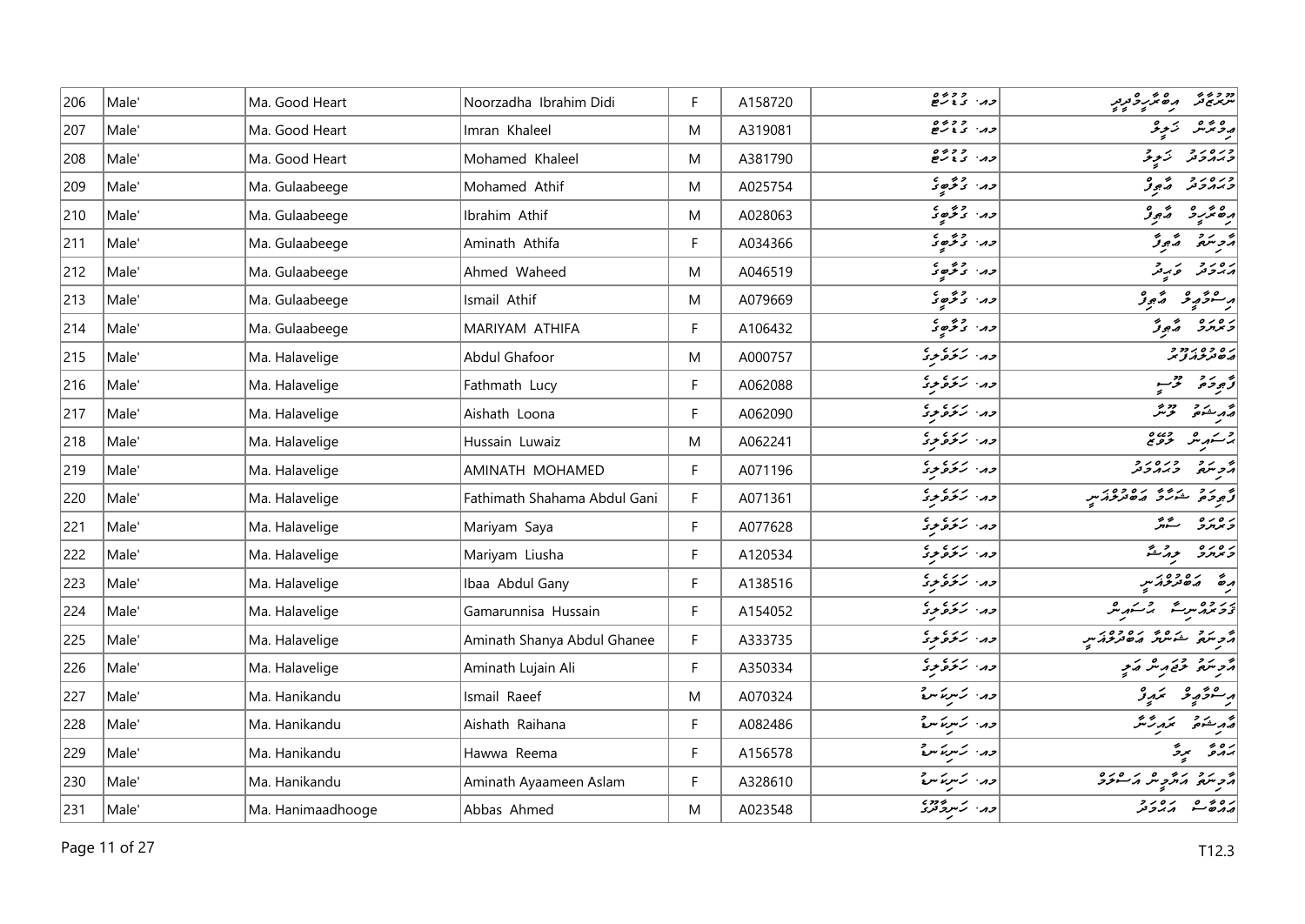| 232 | Male' | Ma. Hanimaadhooge     | MOHAMED WAHEED AHMED              | M           | A054973 | در ۷۰۰۰ کرده                | ورەر دېر دېر ده.<br>دېرمردنر کېږمر کېردنر        |
|-----|-------|-----------------------|-----------------------------------|-------------|---------|-----------------------------|--------------------------------------------------|
| 233 | Male' | Ma. Hanimaadhooge     | Ibrahim Faris                     | M           | A350397 | وړ ۱۰ کرسروسی               | ۇ ئىرىشە<br>ىر ھەتئە پەر<br>س                    |
| 234 | Male' | Ma. Hanimaadhooge     | Mohamed Sinaah                    | M           | A350398 | وړ٠ رکېږووي<br>وړ٠ رکېږونږي | و ر ه ر د<br><i>و پر پر</i> وتر<br>سەمئرىر       |
| 235 | Male' | Ma. Hanimaadhooge     | Liusha Abbas                      | F           | A361435 | وړ٠ زمېږ <i>وده</i>         | رەپچە<br>ا وړ شه                                 |
| 236 | Male' | Ma. Heeraa Handhuvar  | Aneesa Yoosuf                     | F           | A061257 | دە. بەتەئىرىدىگە            | ړَسٍتَ پره دو                                    |
| 237 | Male' | Ma. Heeraage          | Abdul Majeed Mahir                | M           | A022400 | حەر سەتتى<br>مەسىر          | ره وه رو و و د                                   |
| 238 | Male' | Ma. Heeraage          | Midhath Mahir                     | M           | A051282 | وړ٠ ريگري<br>در             | وقربرة ومرتز                                     |
| 239 | Male' | Ma. Heeraage          | Gulnaz Mahir                      | F           | A055096 | وړ٠ ريره<br>ور٠ ريره        | د و پژه<br>د تر سرچ                              |
| 240 | Male' | Ma. Heeraage          | Tholal Mahir                      | M           | A055566 | وړ٠ ريزه<br>در٠ ريزه        | بروه وحرار                                       |
| 241 | Male' | Ma. Kashmeeru vaadhee | Ibrahim Hussain Manik             | M           | A052317 | در بر عشوچ پره در           | جر سکور ملکو شرید<br>ەرھەترىر <sup>ە</sup>       |
| 242 | Male' | Ma. Koafeege          | Abdul Raheem                      | M           | A007432 | حەر، سىمى ئى                | ره وه د بر<br> ه ه تر بر بر د                    |
| 243 | Male' | Ma. Koafeege          | Gureysha                          | $\mathsf F$ | A036003 | حەر، گۇ ي                   | چ ئر <sub>مر</sub> ڪُ<br>ح                       |
| 244 | Male' | Ma. Koafeege          | Fathmath Faruhana Abdul<br>Raheem | F           | A038227 | حەر. ئۇرى                   | ه د د د ده به ده ده د ه<br>ژوره زیربس ماه مدیربر |
| 245 | Male' | Ma. Koafeege          | Aminath Haifa Abdul Raheem        | E           | A040425 | حەربى ئۇيچ                  | הקיים הגן הסינה בין                              |
| 246 | Male' | Ma. Koafeege          | Tholhath Abdul Raheem             | M           | A074676 | حەر، سىمى ئى                | נפנד נפרסנים                                     |
| 247 | Male' | Ma. Koafeege          | Yoosuf Zaidhaan Rasheed           | M           | A337275 | حەر . مۇ يى<br>جەر . مۇ يى  | ر دوم تارگر مر مرد بود.<br>مراج مرکز مر          |
| 248 | Male' | Ma. Koafeege          | Mariyam Rifaa Tholhath            | $\mathsf F$ | A337412 | حەر، سىمى ئى                | ر ورو برو برور د<br>د بربرد برو و در و           |
| 249 | Male' | Ma. Koafeege          | Ahmed Rafaahu Tholhath            | M           | A337415 | حەر، ئۇي <sub>د</sub> ى     | נ סניב נישיב נסניב<br>ההבת תצנה היבנים           |
| 250 | Male' | Ma. Maabulhaage       | Khadheeja Ahmed                   | F           | A037421 | و در پروره<br>و در گوه نوی  | زمریح پره رو                                     |
| 251 | Male' | Ma. Maabulhaage       | Ibrahim Khaleel                   | M           | A060321 | و در پروه<br>ور۰ وګ         | ړەندېرو دېږو                                     |
| 252 | Male' | Ma. Maabulhaage       | Fathimath Khaleel                 | F           | A063492 | و در پروه<br>ور۰ وګ         | وً وَوَفَرَ زَرِوْ                               |
| 253 | Male' | Ma. Maabulhaage       | Aishath Khaleel                   | F           | A071010 | و در پروه<br>ور۰ وګ         | أقهر خنفى التامج فحر                             |
| 254 | Male' | Ma. Maabulhaage       | Mariyam Khaleel                   | F           | A076698 | و در پره ده<br>ور کوه دی    | ر ه ر ه<br>تر بر بر<br>تزموقر                    |
| 255 | Male' | Ma. Maabulhaage       | Niyaz Khaleel                     | M           | A081542 | و در پرون<br>وړ گونون       | سرمرمج<br>تزوِقر                                 |
| 256 | Male' | Ma. Maabulhaage       | Hawwa Khaleel                     | F           | A106605 | و در پرون<br>وړ گونون       | رەپ زىرو                                         |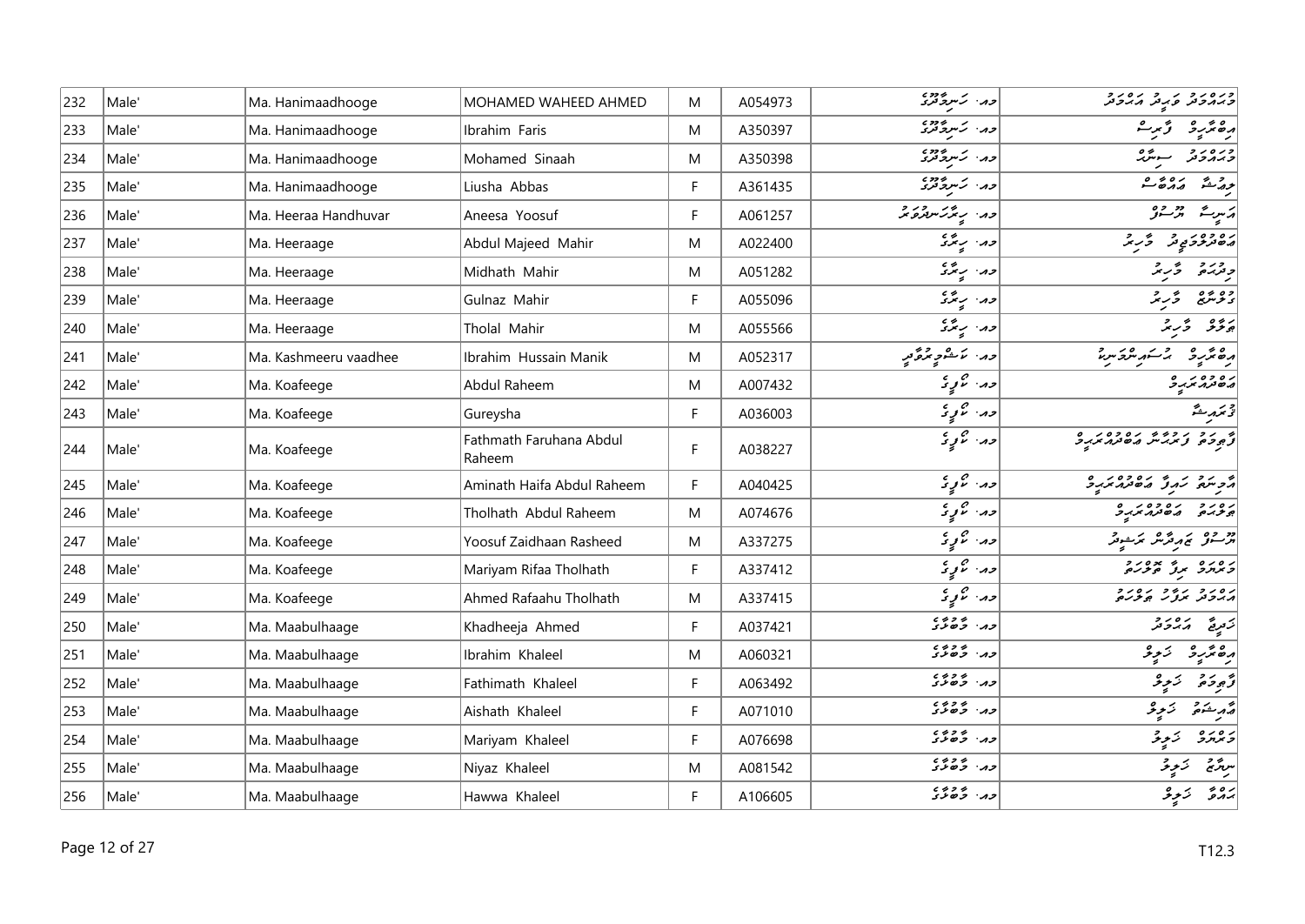| 257 | Male' | Ma. Maabulhaage   | Aminath Khaleel    | $\mathsf F$ | A106608 | و در پروه<br>ور۰ وګور     | أرمح مترهج<br>تزودى                                                                                                                   |
|-----|-------|-------------------|--------------------|-------------|---------|---------------------------|---------------------------------------------------------------------------------------------------------------------------------------|
| 258 | Male' | Ma. Maabulhaage   | Eysha Maajid       | $\mathsf F$ | A351931 | و در پروه<br>ور۰ وګور     | ريش گوينر<br>پ                                                                                                                        |
| 259 | Male' | Ma. Maajehi Villa | Abdullah Haadi     | M           | A003244 | وړې د ځځ رو ځ             | 2025 الله<br>ر<br>ر                                                                                                                   |
| 260 | Male' | Ma. Maajehi Villa | Fathmath Saba      | F           | A153492 | وړ د ځ ځا رونځ            | $\stackrel{\scriptscriptstyle\circ}{\scriptscriptstyle\circ}\stackrel{\scriptscriptstyle\circ}{\scriptscriptstyle\circ}-$<br>ومجموحهم |
| 261 | Male' | Ma. Maajehi Villa | Azlifa Adam        | $\mathsf F$ | A153570 | دە: دۇن <sub>مو</sub> دۇ  | ر ه چ <sub>حر</sub> وً<br>پر ہ<br>مرمرو                                                                                               |
| 262 | Male' | Ma. Maajehi Villa | Yumna Haadi        | F           | A342591 | وړې د د ځي مرو د          | دە ئەر<br>مەد ئىر                                                                                                                     |
| 263 | Male' | Ma. Maajehi Villa | Siyaan Haadi       | M           | A350359 | دە. ئۇي <sub>مب</sub> وئۇ | سورش رمحمي                                                                                                                            |
| 264 | Male' | Ma. Malamathi     | Ameena Ahmed       | $\mathsf F$ | A054862 | دە ئەقەئىمى               | أرَحٍ شَرِ أَمَدَ حَرَ مَرْ                                                                                                           |
| 265 | Male' | Ma. Mensaa        | Mariyam Shaheeda   | F           | A009724 | ور. ڈیڑٹ                  | و حدود الشور محمد محمد المحمد                                                                                                         |
| 266 | Male' | Ma. Mensaa        | Fathimath Idrees   | F           | A045930 | وړ کې شرگ                 | أرموحا والترميث                                                                                                                       |
| 267 | Male' | Ma. Mensaa        | Ismail Madheeh     | M           | A047372 | وړ٠ وګرگ                  | وڪوڻي وڻي                                                                                                                             |
| 268 | Male' | Ma. Mensaa        | Ahmed Asif         | M           | A059637 | وړ و شر                   | رەرد ئەب                                                                                                                              |
| 269 | Male' | Ma. Mensaa        | Ibrahim Azzam      | M           | A063673 | وړ ویږگ                   | 0.601<br>ەر ھەتمەر 2<br>ب                                                                                                             |
| 270 | Male' | Ma. Mensaa        | Hussain Rifnaz     | M           | A063675 | دە. ئەشرىشە               | برسكريش برويتي                                                                                                                        |
| 271 | Male' | Ma. Mensaa        | AZLIFA ALI NASEER  | F           | A080303 | وړ و ترته                 | معج ووٌ مَعٍ مَن الله عليه الله                                                                                                       |
| 272 | Male' | Ma. Mensaa        | Aminath Zidhna     | F           | A080305 | وړ٠ وګرگ                  | ە<br>مەرسىم ئىقرىتى                                                                                                                   |
| 273 | Male' | Ma. Mensaa        | Ali Naseer         | M           | A080306 | وړ ویږگ                   | أوكمني المتراسية                                                                                                                      |
| 274 | Male' | Ma. Mensaa        | Rushdhu Ali Naseer | F           | A080307 | وړ٠ وګرگ                  | برحور كالمح الكرسوبر                                                                                                                  |
| 275 | Male' | Ma. Mensaa        | Abdulla Arham      | M           | A113534 | وړ٠ وګرگ                  | مَدَّدَ اللَّهُ مَعْهُدَة                                                                                                             |
| 276 | Male' | Ma. Mensaa        | Hassan Shifau      | M           | A113535 | وړ ویږگ                   | ىر كەش سەۋەر                                                                                                                          |
| 277 | Male' | Ma. Mensaa        | Adam Habeeb        | M           | A113736 | وړ٠ وګرگ                  | ړو په ده                                                                                                                              |
| 278 | Male' | Ma. Mensaa        | Nahee Ali Naseer   | F           | A330091 | وړ و شر                   | أثريا أوالمج الكرسوند                                                                                                                 |
| 279 | Male' | Ma. Mensaa        | Afnaan Ali Naseer  | $\mathsf F$ | A334504 | وړ٠ وګرگ                  | روموه رَمِ سَبِ                                                                                                                       |
| 280 | Male' | Ma. Mensaa        | Aishath Sara Asif  | F           | A350451 | وړ٠ وګرگ                  | ە ئەستىم سىر ئەسىر                                                                                                                    |
| 281 | Male' | Ma. Muranga       | Hassan Shifan      | M           | A001886 | وړ و ترس                  | ىزىكىش ھوۋىش                                                                                                                          |
| 282 | Male' | Ma. Muranga       | Hawwa Shifana      | $\mathsf F$ | A001889 | בני ביניינג'              | رە ئەرگە                                                                                                                              |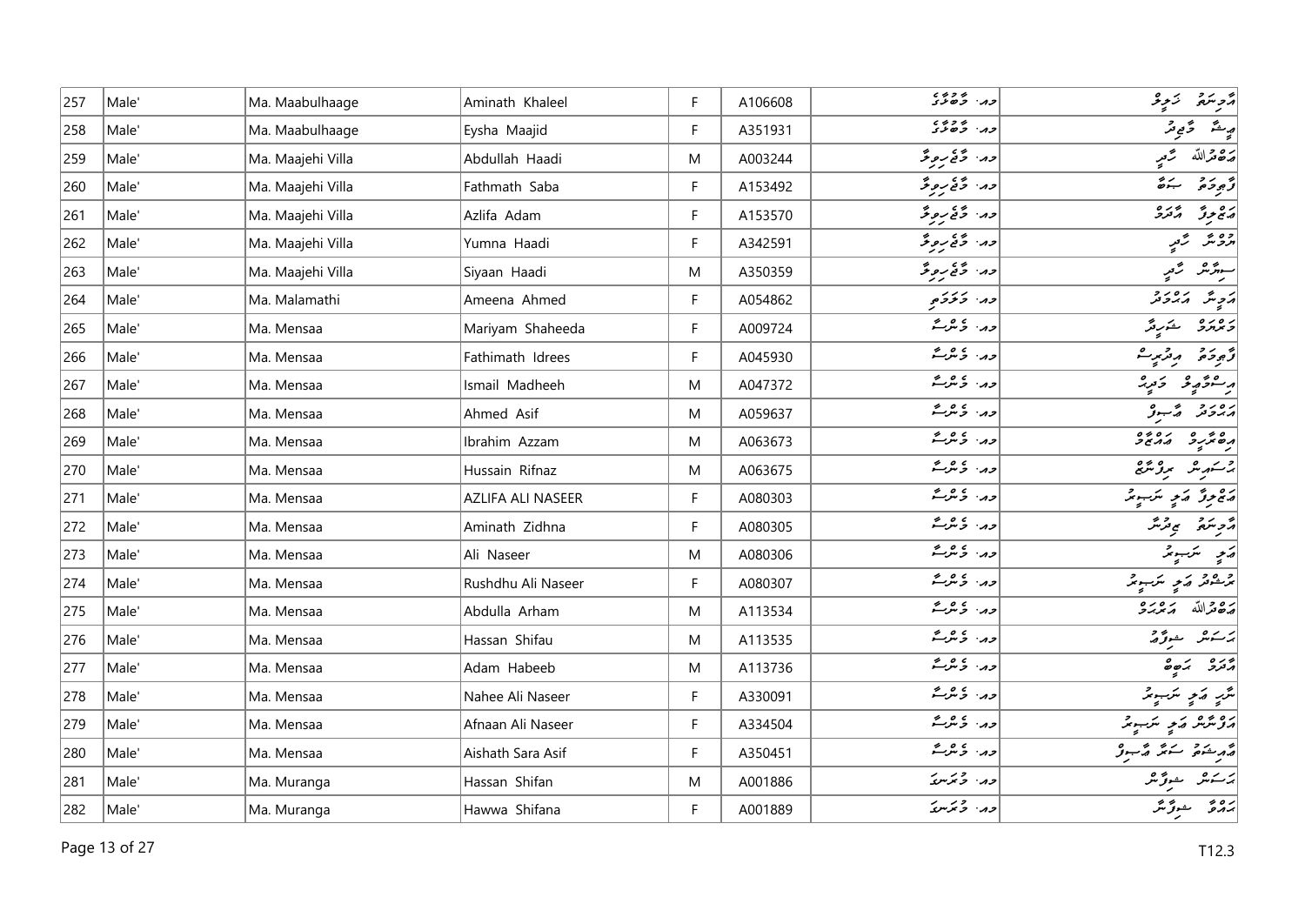| 283 | Male' | Ma. Muranga            | Fathimath Maldha      | F           | A001891 | בו ביציע                              | أزَّبِوحَمْ وَوْمَرْ                                                                                                                                                                                                            |
|-----|-------|------------------------|-----------------------|-------------|---------|---------------------------------------|---------------------------------------------------------------------------------------------------------------------------------------------------------------------------------------------------------------------------------|
| 284 | Male' | Ma. Muranga            | Maryam Shamaa         | F           | A001892 | בו ביציע                              | ره ره ده ۶<br><del>د ب</del> ربرو شو <i>د</i> پر                                                                                                                                                                                |
| 285 | Male' | Ma. Muranga            | Abdul Ghafoor Yoosuf  | M           | A022659 | בו בציע                               | ره כه ردد כ دو כه<br>הه تر د فر د سر                                                                                                                                                                                            |
| 286 | Male' | Ma. Muranga            | Aishath Nameera       | F           | A027639 | ور وترس                               | أقهر مشكرة المسترجنكم                                                                                                                                                                                                           |
| 287 | Male' | Ma. Muranga            | Mohamed Mukhthar      | M           | A028013 | בו בציע                               | כנסנכ ככשב<br><i>כא</i> מכנ <sub>ע</sub> כלס <sub>ב</sub>                                                                                                                                                                       |
| 288 | Male' | Ma. Muranga            | Shiuna Abdul Ghafoor  | F           | A059647 | בו במיש                               | و در دور دور<br>شهرس مان در در د                                                                                                                                                                                                |
| 289 | Male' | Ma. Muranga            | Shifna Abdul Ghafoor  | $\mathsf F$ | A059648 | בני ביציע                             | شوژنگر بره ده دود د<br>شوژنگر بر <i>ه در در و</i> بر                                                                                                                                                                            |
| 290 | Male' | Ma. Muranga            | Noora Mohamed Rashad  | F           | A336386 | בו בציע                               | ووه او دره دارد از مرکز برگزار<br>سرپس و برابروتن ابراتشون                                                                                                                                                                      |
| 291 | Male' | Ma. Muranga            | Mariyam Maisan        | F           | A341795 | בו בימיש                              | ג פיני בן בילייל                                                                                                                                                                                                                |
| 292 | Male' | Ma. Muranga            | Ahmed Muaash Mukhtaar | M           | A351545 | בו בציע                               | ره رو وي وه پوو<br>پرېدنر وړې ونږي                                                                                                                                                                                              |
| 293 | Male' | Ma. Naheedhee Manzil   | MOHAMED SHAREEF       | M           | A044929 | دە. سەرپەرىجەمىرى                     | ورەرو شەرو                                                                                                                                                                                                                      |
| 294 | Male' | Ma. Naheedhee Manzil   | Shareefa Ibrahim      | $\mathsf F$ | A055954 | دە. سىرپېرى ئىبى ئى                   | شەببەر مەھترىدۇ                                                                                                                                                                                                                 |
| 295 | Male' | Ma. Naheedhee Manzil   | Ahmed Shareef         | M           | A063023 | دە · ئېزىرچە ئىبو ق                   | ړه رو شمېرو                                                                                                                                                                                                                     |
| 296 | Male' | Ma. Naheedhee Manzil   | MISBAH SHAREEF        | M           | A071294 | ا <i>وه سرمرمرد شه</i> ود<br>مستقطع م | وجوه شريرو                                                                                                                                                                                                                      |
| 297 | Male' | Ma. Naheedhee Manzil   | Naufa Shareef         | F           | A071295 | دە. سىرپېرى مىنجى ئى                  | <i>سَمَرُوَّ ڪَمِرِوْ</i>                                                                                                                                                                                                       |
| 298 | Male' | Ma. Naheedhee Manzil   | Rifath Shareef        | M           | A071510 | دە. سىر موڭرىمبوڭ                     | برودة والمتعمر                                                                                                                                                                                                                  |
| 299 | Male' | Ma. Naheedhee Manzil   | Fathimath Shareef     | F           | A071522 | دە. سىر موچ مىنى پى                   | ۇمۇمۇ شېرۇ                                                                                                                                                                                                                      |
| 300 | Male' | Ma. Naheedhee Manzil   | Ifasha Shareef        | F           | A079788 | دە. سەرپەترىمىي ئى                    | رۇڭ شىرۇ                                                                                                                                                                                                                        |
| 301 | Male' | Ma. Naheedhee Manzil   | Afnaan Ahmed Shareef  | F           | A321511 | دە. سەرپەترىمىي ئى                    | ره و ده د در د به مندار و در در کاربرد در در استان برای برای با در این کاربرد که با در این کاربرد که با در این<br>مرکز میزبانی با در این کاربرد که با در این کاربرد که با در این کاربرد که با در این کاربرد که با در این کاربرد |
| 302 | Male' | Ma. Naheedhee Manzil   | Eema Shareef          | $\mathsf F$ | A343260 | دە. - سَرپەت شەغ                      | رد شمېرو<br>د                                                                                                                                                                                                                   |
| 303 | Male' | Ma. Naheedhee Manzil   | Sibah Shareef         | M           | A371125 | ى <i>مىسترىپوچىگىنجى</i> گە           | مي مشرح<br>سو <i>ھائي ڪو</i> يوڙ                                                                                                                                                                                                |
| 304 | Male' | Ma. Naseemee Hadhuvaru | Farhath Ali           | M           | A011898 | <i>دە. سۇسىي ئى</i> رەمۇمە            | ترور و مرمو                                                                                                                                                                                                                     |
| 305 | Male' | Ma. Naseemee Hadhuvaru | Ameen Ali             | M           | A012656 | دړ٠ سر سوپر تده تد                    | أركب المركب                                                                                                                                                                                                                     |
| 306 | Male' | Ma. Naseemee Hadhuvaru | Shaheeda Ali          | F           | A073370 | دە. سەسىي ئەترە ئە                    | شَرِيرٌ - رَمِ                                                                                                                                                                                                                  |
| 307 | Male' | Ma. Naseemee Hadhuvaru | Mohamed Munawwar Ali  | M           | A081228 | دە. ئېزىسوپرىدۇند                     |                                                                                                                                                                                                                                 |
| 308 | Male' | Ma. Naseemee Hadhuvaru | Khadeeja Ibrahim      | F           | A259634 | دړ٠ سر سوپر ته در و                   | كتبيعًا ومصرية                                                                                                                                                                                                                  |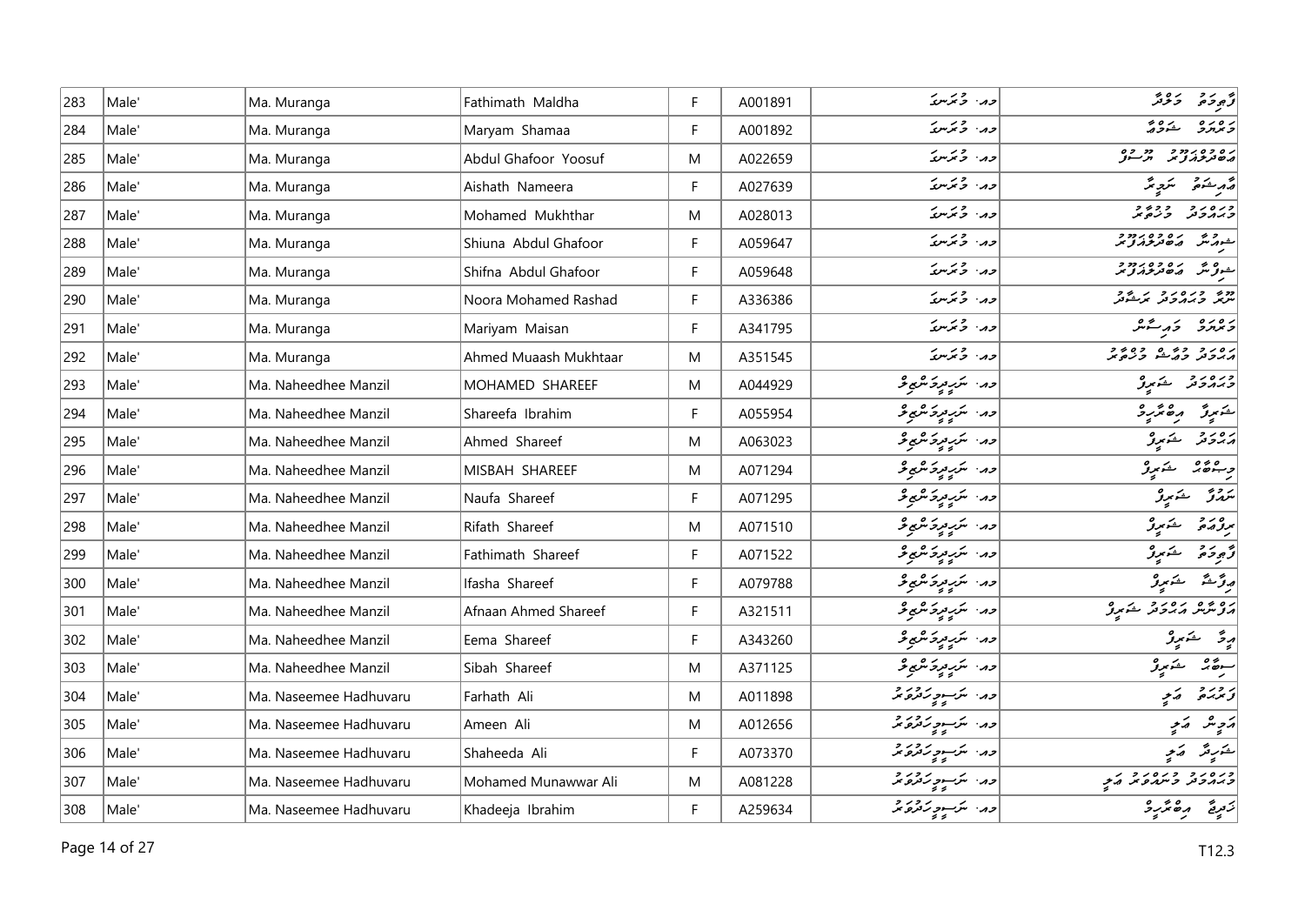| 309    | Male' | Ma. New Sky Villa  | Mariyam Shakira          | F           | A054186 | در سر مسار مروځ                            | وبروره سقويته                                                                                                        |
|--------|-------|--------------------|--------------------------|-------------|---------|--------------------------------------------|----------------------------------------------------------------------------------------------------------------------|
| 310    | Male' | Ma. New Sky Villa  | Maahin Abdul Rasheed     | M           | A158410 | حەر، سىدىسىدە ئەھ                          | ۇر بىر مەدەبر شوتىر<br>مەسىر مەھەرمىر شوتىر                                                                          |
| 311    | Male' | Ma. New Sky Villa  | Malaha Abdul Rasheed     | F           | A158411 | در سر مسار مروځ                            | ر و و ده وه د د د د<br>د کار د ه د د برخود                                                                           |
| $ 312$ | Male' | Ma. New York House | Mohamed Riyaz            | M           | A048573 | בגי ייתה בין כי כ                          | ورەرو برۇرە                                                                                                          |
| 313    | Male' | Ma. New York House | AISHATH SHANHA AHMED     | F           | A056142 | בגי יימית מערכים                           | و المرد و المرور المرد و در و المراجع المراجع المراجع المراجع المراجع المراجع المراجع المراجع المراجع المراجع        |
| 314    | Male' | Ma. New York House | Ahmed Ahsan              | M           | A113960 | ית בקי המי ה' ה"<br>و د ۰                  | رەرد رەپ                                                                                                             |
| 315    | Male' | Ma. New York House | Mohamed Jailam Ibrahim   | M           | A343137 | سرچ پر پارچ ہے<br>و د.                     | ورەر د در دە مەمگرد                                                                                                  |
| 316    | Male' | Ma. New York House | Mohamed Fulhu            | M           | A357084 | בגי יימה תמינה ב                           | و ر ٥ ر و و و<br>تر بر بر تدو تر                                                                                     |
| 317    | Male' | Ma. New York House | Jumaila Ibrahim          | F           | A373059 | בגי יימית מעולם                            | فأذرقه رەقرىر                                                                                                        |
| 318    | Male' | Ma. Night Villa    | Hussain Shiham           | M           | A010098 | حەر سىرق <i>مو</i> ڭر                      | ج ڪهر مٿن ڪ ڪرچي جي پير جي پير جي جي جي جي جي جي ڪري ڪري ڪري ڪري ڪالي جي ڪالي ڪري ڪالي ڪري ڪالي جي ڪالي جي جي<br>حرا |
| 319    | Male' | Ma. Night Villa    | Fathimath Azlifa         | F           | A011015 | دە. س <sub>كىر</sub> غ <sub>ۇ</sub> رگە    | وُمِوَدَهُ مَنْ وِوٌ                                                                                                 |
| 320    | Male' | Ma. Night Villa    | Abdulla Abdul Rahman     | M           | A023610 | حەر س <sub>ى</sub> ر ھ <sub>ى</sub> ئى     | ره وه ره ده.<br>په صوبر بربر تر س<br>برە تراللە                                                                      |
| 321    | Male' | Ma. Night Villa    | Aishath Shiuna           | F           | A023729 | دە. سەھ بۇ ئ <sup>ۇ</sup>                  | ومرشكو شورقم                                                                                                         |
| 322    | Male' | Ma. Night Villa    | Murshida Ali Manik       | $\mathsf F$ | A037466 | حەر. س <sub>كىر</sub> غ <sub>ى تو</sub> گە | ويرسونر كالموكاس                                                                                                     |
| 323    | Male' | Ma. Night Villa    | Mariyam Sheeza           | F           | A038994 | حەر س <sub>ى</sub> ر ھ <sub>ى</sub> ئى     | ر ه بر ه<br>تر <del>ب</del> ر بر<br>سُنْدِجٌ                                                                         |
| 324    | Male' | Ma. Night Villa    | Ahmed Shiyaz             | M           | A086297 | حەر س <sub>ى</sub> رىقمونخ                 | ے۔ مگر ج<br>پروژنر                                                                                                   |
| 325    | Male' | Ma. Night Villa    | Hassan Shiyam            | M           | A092326 | حەر س <sub>ى</sub> رغوغ                    | برَ کے مگر شوہر کر                                                                                                   |
| 326    | Male' | Ma. Night Villa    | Aminath Fazna            | F           | A092327 | حەر. س <sub>كىر</sub> غ <sub>ۇ بۇ</sub>    | ړٌ د سَرَةٍ کَمَ سَرَّ                                                                                               |
| 327    | Male' | Ma. Night Villa    | Mariyam Mohamed Manik    | F           | A112214 | حەر س <sub>ى</sub> ر ھ <sub>ى</sub> ئى     | 2 גם גבן הק<br>2 <i>ג</i> וג <i>ב</i> נקב ייקו<br>ر ه ر ه<br><del>د</del> بربرگر                                     |
| 328    | Male' | Ma. Night Villa    | Ibrahim Abdulla          | M           | A149700 | در. سَ <sub>م</sub> هوه و دَّ              | مەھەر ئەھىراللە                                                                                                      |
| 329    | Male' | Ma. Night Villa    | Usaidh Ahmed Shiyaz      | M           | A164936 | در. سُد <u>ە</u> وڭر                       |                                                                                                                      |
| 330    | Male' | Ma. Night Villa    | Ahmed Aiham Muththalib   | M           | A165574 | حەر س <sub>ى</sub> ر ھ <sub>ى</sub> ئى     | גם גב ג'ק גם ברית כם                                                                                                 |
| 331    | Male' | Ma. Night Villa    | Aminath Hilma Muththalib | $\mathsf F$ | A166764 | در. سَرِءٌ و دُ                            | הקיימה גיבל כתה בם                                                                                                   |
| 332    | Male' | Ma. Night Villa    | Haneefa Abdulla          | $\mathsf F$ | A166864 | حەر س <sub>ى</sub> ر ھ <sub>ى</sub> ئى     | ترسيق كانقاقدالله                                                                                                    |
| 333    | Male' | Ma. Night Villa    | Fathimath Ahmed Abdulla  | F           | A331210 | در. سَرِءُو دُ                             | و برو بره بره بره دالله                                                                                              |
| 334    | Male' | Ma. Night Villa    | Aishath Ilma Muththalib  | F           | A351897 | در سمدعودمح                                | a 107 00 00 00 00                                                                                                    |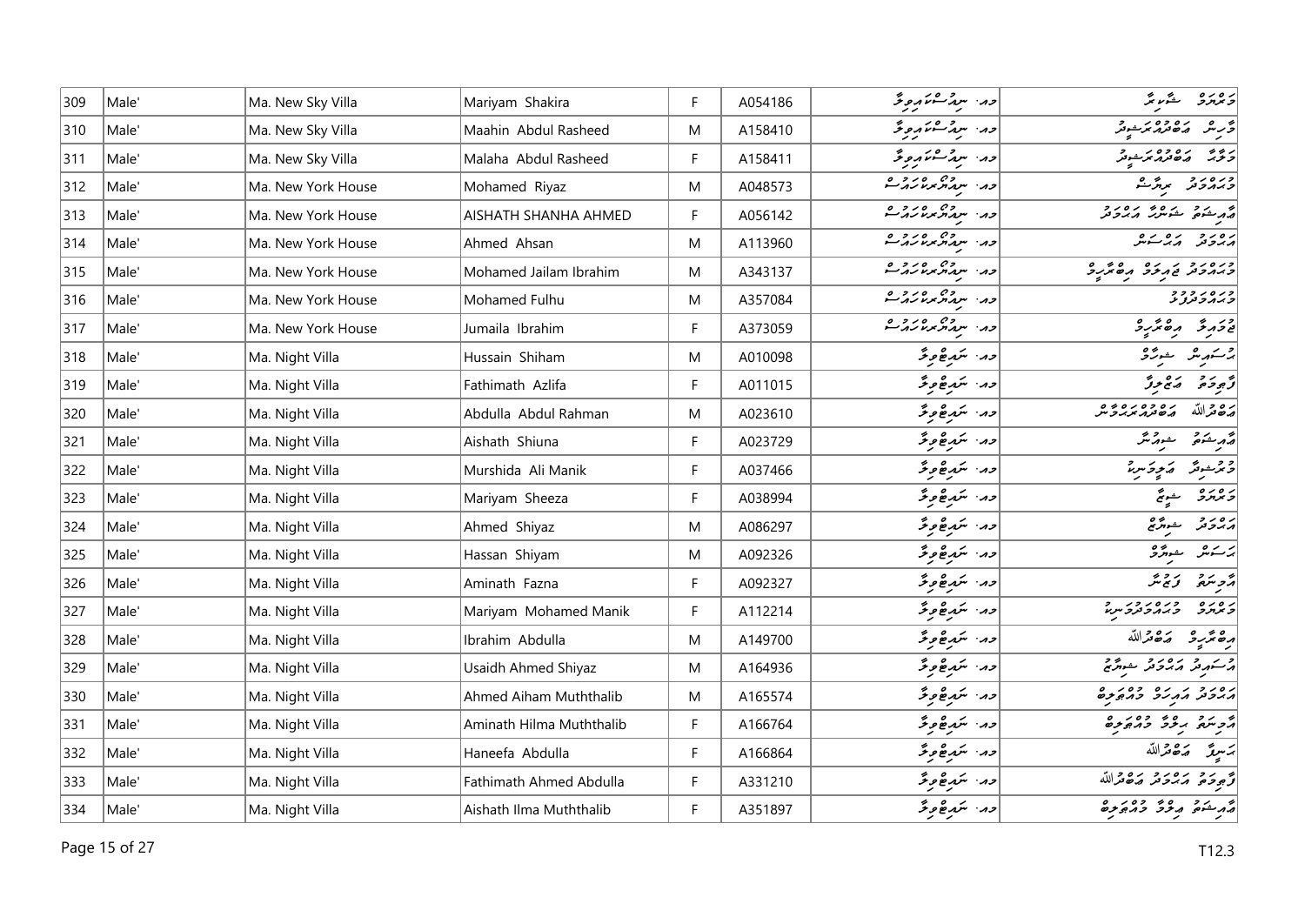| 335 | Male' | Ma. Night Villa | HUZAIFATH AHMED ABDHULLA | M           | A370272 | دە. سَرەھوڭە                           | وبر برو بروبرو بره قرالله                            |
|-----|-------|-----------------|--------------------------|-------------|---------|----------------------------------------|------------------------------------------------------|
| 336 | Male' | Ma. Peaches     | Ibrahim Naseer           | M           | A027230 | ور. بونمىرے                            | رەترىرو سىبد                                         |
| 337 | Male' | Ma. Pesiflora   | Abdul Samad Mohamed      | M           | A044137 | دەر، ئۇسۇۋىچە                          | נסכם נגב בנסגב<br>גםנגה-יכנג כגגבנ                   |
| 338 | Male' | Ma. Pesiflora   | Majida Mohamed           | F           | A047721 | دەر، ئۇسۇۋىچە                          | و رە ر د<br><i>د ب</i> رگرىز<br>  تَرُّمٍ تَرُّ      |
| 339 | Male' | Ma. Pesiflora   | Aishath Leena            | $\mathsf F$ | A050153 | دە بۇسۇۋغە                             | ړ پر شمېر موسر                                       |
| 340 | Male' | Ma. Pesiflora   | Fathmath Eema Fayaz      | F.          | A336964 | دە بۇسۇۋغە                             | و و د د و د و د                                      |
| 341 | Male' | Ma. Pesiflora   | Ziyad Abdul Samad        | M           | A373977 | دەر، ئۇسۇۋىچە                          | ے مرکز در 1990ء کے در 1999ء<br>محمد در 1994ء کی مرکز |
| 342 | Male' | Ma. Pesiflora   | Imad Abdul Samad         | M           | A373980 | دە ئۇسۇۋغەتتە                          | בי כסיר היור<br>הכני הסנג-יכנג                       |
| 343 | Male' | Ma. Raagundaage | Hussain Shifag           | M           | A025054 | و در ۶۵ و ده و د<br>و در کاری مربع و   | 2سكەر شەھرىقى                                        |
| 344 | Male' | Ma. Raagundaage | Mohamed Saeed            | M           | A041868 | و د به د ه و د د و<br>و د به سری سره د | وره رو در د                                          |
| 345 | Male' | Ma. Raagundaage | Aminath Shizleen         | F           | A046031 | ود کوه ده دی<br>ود کری سره ر           | ۇ ئەسىرە<br>مشوچ <sub>ح</sub> میں ک                  |
| 346 | Male' | Ma. Raagundaage | Hassan Sinan             | M           | A070026 | $55025 - 15$                           | ىرىكىش سەنئۇنلە                                      |
| 347 | Male' | Ma. Raagundaage | Aishath Seenaz           | F           | A072131 | و در ۱۶۶<br>وړ کری سره ک               | ومرشنو سوشي                                          |
| 348 | Male' | Ma. Raagundaage | Ibrahim Siyaz            | M           | A076656 | و د به د ه و د د و<br>و د به سری سره د | وه تررو سورم                                         |
| 349 | Male' | Ma. Raagundaage | Mohamed Samah Hussain    | M           | A102045 | و در ۱۶۶۵ و د د کار<br>د در ۱۶ سرع و   | ورەرو رود دىكرىگ                                     |
| 350 | Male' | Ma. Raagundaage | Mariyam Shiyana          | F           | A162847 | و در ۶۵<br>وه کري سره د                | دەرە ھەدىر                                           |
| 351 | Male' | Ma. Raagundaage | Mohamed Shamin Shifan    | M           | A339176 | و در ده و ده و د<br>و در سمری سره و    | ورەرو ئۇرىگر ئىرگىر                                  |
| 352 | Male' | Ma. Raagundaage | Ali Shifaau              | M           | A342897 | و در ده و ده و د<br>و در سمری مس       | أەكىم سىردە                                          |
| 353 | Male' | Ma. Raagundaage | Ismail Sofwan            | M           | A354808 | و در ۶۵ و ده و د<br>و در موی سره و     | ر مۇر ئەرەپەر                                        |
| 354 | Male' | Ma. Raufathuge  | Ahmed Mahir              | M           | A035530 | ג בג בי<br>כו <i>גי יצ</i> וג ציוצי    | رەر ۋرىر                                             |
| 355 | Male' | Ma. Raufathuge  | Aminath Maya Mahir       | F           | A049156 | ג דג די<br>דורי אורק נדב               | أأدبتهم والأورثر                                     |
| 356 | Male' | Ma. Raufathuge  | Fathimath Visha Mahir    | F           | A049157 | ג כג כי<br>כו <i>גי אחצ</i> פי         | وتجوفا وبثار وربر                                    |
| 357 | Male' | Ma. Raufathuge  | Mohamed Takao Mahir      | M           | A066111 | ر در در د.<br>در برمزور                |                                                      |
| 358 | Male' | Ma. Ristha      | Abdul Rasheed            | M           | A022851 | وړ برگونځ                              | ر ہ وہ بر شوتر<br>  پر کھ تر پر شوتر                 |
| 359 | Male' | Ma. Ristha      | Ahmed Rasheed            | M           | A037166 |                                        | رەرد ئەيدى<br> مەدىر ئىيدىر                          |
| 360 | Male' | Ma. Ristha      | Abdulla Rasheed          | M           | A050739 | اور برگوځ                              | بردورالله ترجعر                                      |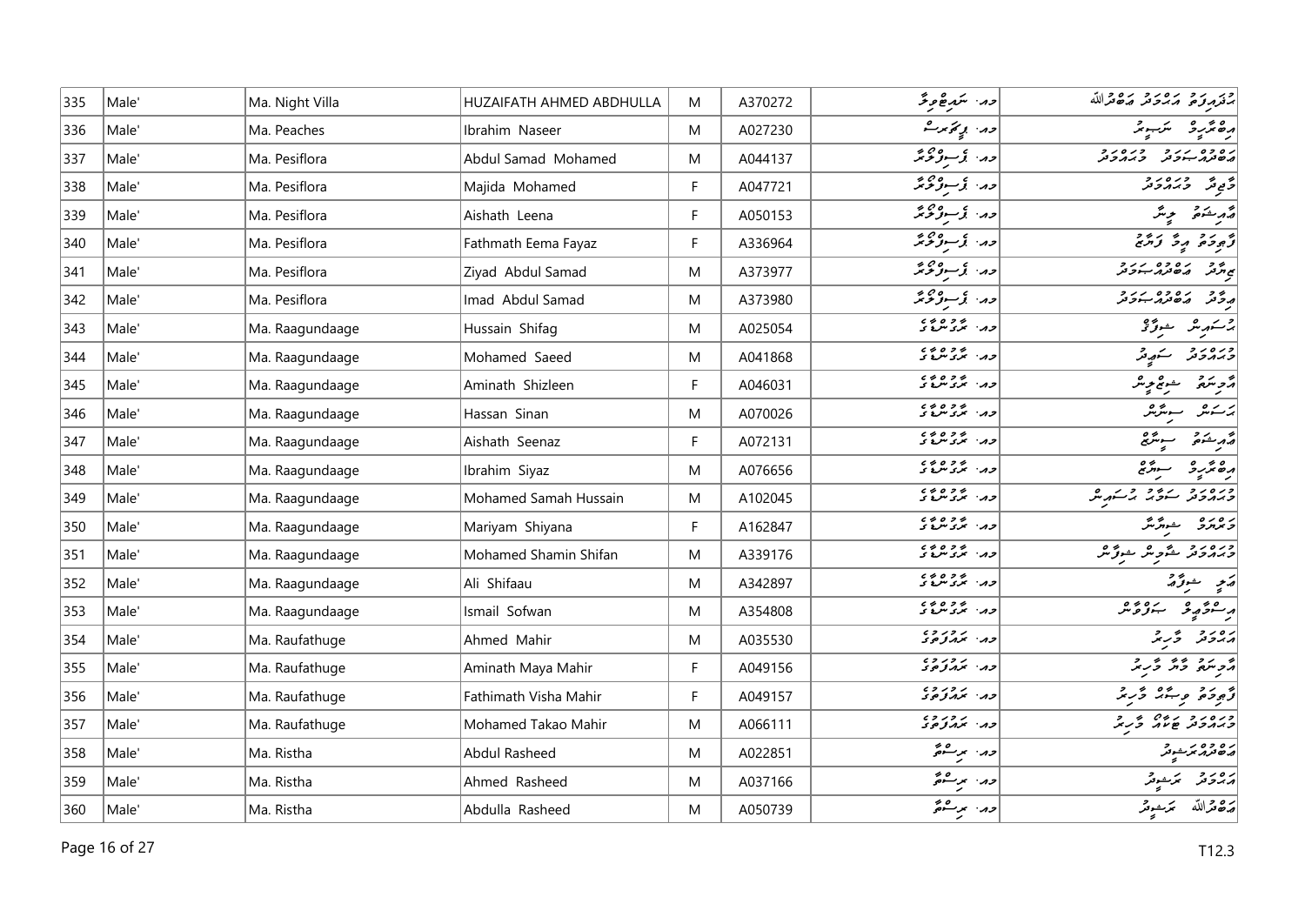| 361 | Male' | Ma. Ristha      | Aishath Yumna Rasheed          | F  | A062310 | در سرگوگر           | أقهر شده والمرور بمرشوش                                                                                |
|-----|-------|-----------------|--------------------------------|----|---------|---------------------|--------------------------------------------------------------------------------------------------------|
| 362 | Male' | Ma. Ristha      | Mohamed Yamin Rasheed          | M  | A076975 | دە. بېرىشقۇ         | ورەرو پەر تەر ترشي                                                                                     |
| 363 | Male' | Ma. Ristha      | Ahmed Aiman Rasheed            | M  | A080849 | در برعتمّ           | أرور و زرز مر برشوند                                                                                   |
| 364 | Male' | Ma. Ristha      | Hussein Evan Rasheed           | M  | A096302 | در برممو            |                                                                                                        |
| 365 | Male' | Ma. Ristha      | Hussain Rasheed                | M  | A129056 | ادر برگویچ<br>—     | رحم شكر مركب مركب وتر                                                                                  |
| 366 | Male' | Ma. Ristha      | Aminath Yamanie Rasheed        | F. | A357099 | اور برگور           | أأدمره الرواس مرشوش                                                                                    |
| 367 | Male' | Ma. Roalhi      | Hawwa Ali                      | F  | A011744 | ور. نورِ            | پروڅ وکړمي                                                                                             |
| 368 | Male' | Ma. Roalhi      | Amir Aboobakur                 | M  | A012371 | احد محمو            | 777777778                                                                                              |
| 369 | Male' | Ma. Roalhi      | Naseema Aboobakur              | F  | A054517 | حەر، ئىچىمىيە       |                                                                                                        |
| 370 | Male' | Ma. Sky Villa   | Fathmath Amal Abdul Sattar     | F  | A037652 | حەربە ئەمئە مەھرىچە | ם גב םםם גם גםם ב<br>צףכת הכת הסתה-מתפת                                                                |
| 371 | Male' | Ma. Sky Villa   | Fatheena Abdul Sattar          | F  | A061832 | دە. سىمئەروڭە       | تو محمد من من من من المحمد من المحمد من المحمد المحمد المحمد المحمد المحمد المحمد المحمد المحمد المحمد |
| 372 | Male' | Ma. Sky Villa 1 | Mohamed Mihaad Abdul<br>Raheem | M  | A060009 | [در. سنتوروځ 1      | כנסנג בשב נסכם נ                                                                                       |
| 373 | Male' | Ma. Sky Villa 1 | Aishath Inaya                  | F  | A153831 | دە، سىئەموڭە 1      | أقرم شكوه ويتركز                                                                                       |
| 374 | Male' | Ma. Sky Villa 1 | Looth Abdul Raheem Mohamed     | M  | A164749 | دەستىم ئەم ئۇ 1     | נדר גם כם גם כגם גר<br>محرج השתה <i>הגב ב</i> החבת                                                     |
| 375 | Male' | Ma. Sky Villa 1 | Aminath Sama                   | F  | A340175 | $15912 - 12$        | أزويترة سنتر                                                                                           |
| 376 | Male' | Ma. Sky Villa 1 | Sarah Mohamed                  | F  | A340176 | حەر، سىزىدە جوڭرا   | شهر وره دو                                                                                             |
| 377 | Male' | Ma. Snow Sky    | Mariyam Ali                    | F  | A052625 | ور. سوسر عرود       | وبروره المتو                                                                                           |
| 378 | Male' | Ma. Snow Sky    | Aminath Ali                    | F  | A063907 |                     | أزوينهم أرمح                                                                                           |
| 379 | Male' | Ma. Snow Sky    | Khadeeja Ali                   | F  | A078514 | ور. سونگرسوند       | تزويج كالمحي                                                                                           |
| 380 | Male' | Ma. Snow Sky    | Hawwa Ali                      | F  | A097596 | ور. سور من مر       | برەپچە كەمپە                                                                                           |
| 381 | Male' | Ma. Snow Sky    | Fauziyya                       | F. | A098328 | ور. سور سور مر      | ى تەسىم بەر<br>ئى                                                                                      |
| 382 | Male' | Ma. Snow Sky    | Shammoon Mohamed               | M  | A101050 | ور. سه سرسور        | شەھ جەھر<br>و رە ر د<br>تر پروتر                                                                       |
| 383 | Male' | Ma. Snow Sky    | Mohamed Waheed                 | M  | A101095 | כו. היית יון        | ورەر ئەر                                                                                               |
| 384 | Male' | Ma. Snow Sky    | Fathmath Shamma                | F. | A131396 | בו היית ביות        | أوجوحه شره و                                                                                           |
| 385 | Male' | Ma. Snow Sky    | Ahmed Ameen Mohamed            | M  | A138606 | حدث سنتكر شهر       | גפגב גבים בגסגב                                                                                        |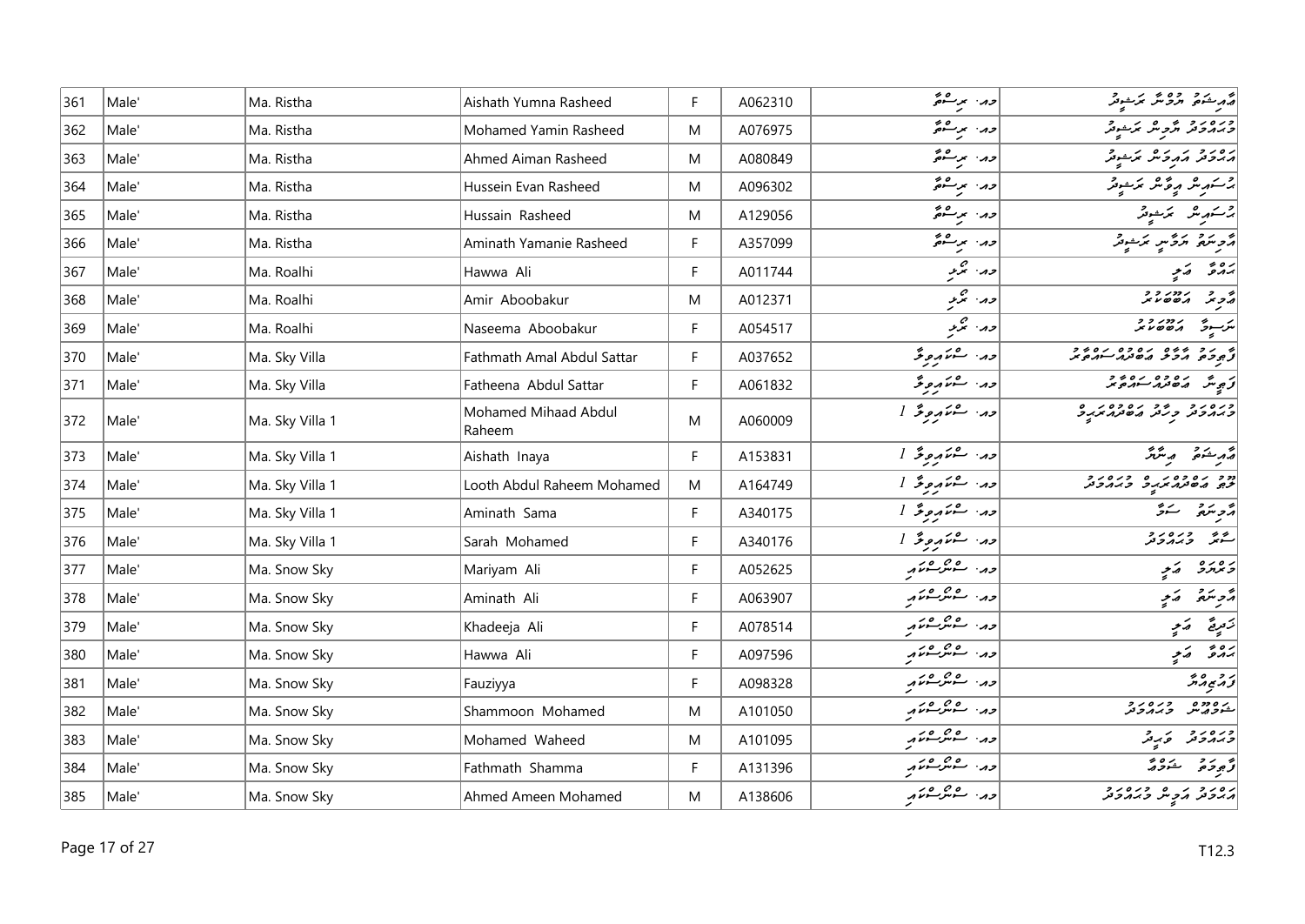| 386 | Male' | Ma. Snow Sky                  | <b>IBRAHIM MOHAMED</b>      | M           | A165841 | در. سه شرعتم                                                                                                                                                               | ره محرر ورورد                                                                    |
|-----|-------|-------------------------------|-----------------------------|-------------|---------|----------------------------------------------------------------------------------------------------------------------------------------------------------------------------|----------------------------------------------------------------------------------|
| 387 | Male' | Ma. Snow Sky                  | Moosa Naeem                 | M           | A332449 | در. سانگرستمبر                                                                                                                                                             | وقت سَهود                                                                        |
| 388 | Male' | Ma. Thandinoomaage            | Mohamed Shiham              | M           | A055550 | دړ٠ وکسو پروي                                                                                                                                                              | ورەرو شورگ                                                                       |
| 389 | Male' | Ma. Thandinoomaage            | Yasmeen Ida Le'onie Peretti | F.          | A160092 | وړ په کوسو پېړۍ د                                                                                                                                                          | ومصمح معر والملامح ومستجد والمحتفر والمنافع                                      |
| 390 | Male' | Ma. Thandinoomaage Flat 01-02 | Hussain Shiham Ali          | M           | A040543 | $\overline{01-02}$ و دوم دهم دوم د $\overline{01-02}$                                                                                                                      | بر سەر شەر ئە ئەسپە                                                              |
| 391 | Male' | Ma. Thandinoomaage Flat 02-01 | Mariyam Riznee Ali          | F           | A040544 | $02 - 01$ $0.9$ $0.2$ $0.7$ $0.7$ $0.7$ $0.7$ $0.7$                                                                                                                        | د وبرو برچ س کرم                                                                 |
| 392 | Male' | Ma. Thandinoomaage Flat 03-01 | Hawwa Rizma Ali             | F           | A040541 | $\overline{03}$ -01 وده، وده وروم ا                                                                                                                                        | بروژ برڅرڅ وکړ                                                                   |
| 393 | Male' | Ma. Thandinoomaage Flat 04-01 | Athifa Ali                  | F           | A036176 | $04-01$ $e^{0}$ $e^{0}$ $e^{0}$ $e^{0}$ $e^{0}$ $e^{0}$ $e^{0}$ $e^{0}$ $e^{0}$                                                                                            | أشجوق أمامي                                                                      |
| 394 | Male' | Ma. Thandinoomaage Flat 05-01 | Ahmed Shiham Ali            | M           | A050654 | $05 - 01$ $0.9$ $0.2$ $0.3$ $0.7$ $0.7$ $0.7$                                                                                                                              | رەرو جوڭۇ كەي                                                                    |
| 395 | Male' | Ma. Thandinoomaage Flat 05-01 | Ali Aiman Ahmed             | M           | A334007 | $05 - 01$ ودي وي وي $0.5 - 01$                                                                                                                                             | ב בתכיל ביכנ                                                                     |
| 396 | Male' | Ma. Thandinoomaage Flat 06-01 | Aishath Shiznee Ali         | $\mathsf F$ | A040545 | $06 - 01$ ودي وي وي $06 - 01$                                                                                                                                              | وأمر خنونج المسونج سرا وكرمو                                                     |
| 397 | Male' | Ma. Thandinoomaage Flat G-01  | Mareena Ahmed               | $\mathsf F$ | A035442 | ور. ، وَسو شِرْدُ وَ رُوْعَ $0$ -وِ                                                                                                                                        | كە ئەرەر ئەر                                                                     |
| 398 | Male' | Ma. Thandinoomaage Flat G-01  | Ali Yoosuf                  | M           | A040542 | ور. كوس دور، ووده 10-ي                                                                                                                                                     | أەيبىي دور دە                                                                    |
| 399 | Male' | Ma. Thandinoomaage Flat G-01  | Nafeesa Ahmed               | F           | A040561 | ور. مَسْ شَرَّيْ وَوَمْ إِلَ-مِي                                                                                                                                           | لترويت الابردير                                                                  |
| 400 | Male' | Ma. Thandinoomaage Flat T-01  | Fathimath Shiuny Ali        | F           | A048881 | ور. مَرس مردي وءه 10-مِ                                                                                                                                                    | قُرُوحَةَ شِيرَ سِي مَيْنِ                                                       |
| 401 | Male' | Ma. Thibroaz                  | Mohamed Jinah               | M           | A052363 | בו קם בש                                                                                                                                                                   | دبره بر دبر محمد برگر                                                            |
| 402 | Male' | Ma. Thibroaz                  | Ali Janah                   | M           | A057076 | בני קפימית                                                                                                                                                                 | أماسي وأعادهم                                                                    |
| 403 | Male' | Ma. Thibroaz                  | Jeehan Ahmed                | F           | A057077 | בו. הפשיקים                                                                                                                                                                | پې شه کې پره د د                                                                 |
| 404 | Male' | Ma. Thibroaz                  | Fathimath Naseer            | F           | A057078 | בו קם בש                                                                                                                                                                   | توجوخرة سترسونته                                                                 |
| 405 | Male' | Ma. Thibroaz                  | Najih Jinah                 | M           | A057180 | $\overset{o}{\phantom{o}}\overset{o}{\phantom{o}}\overset{o}{\phantom{o}}\overset{o}{\phantom{o}}\overset{o}{\phantom{o}}\overset{o}{\phantom{o}}\overset{o}{\phantom{o}}$ | سَرْمِ رَبِّ مِ سَرْرَ                                                           |
| 406 | Male' | Ma. Thibroaz                  | Aishath Aroosha             | F           | A060512 | כו. קיסיתים                                                                                                                                                                | أمار منتوي أما ترجمن                                                             |
| 407 | Male' | Ma. Thibroaz                  | AHMED AMR JINAH             | M           | A140985 | כו <i>גי פ</i> ליתים                                                                                                                                                       | ره رو رود و پرد                                                                  |
| 408 | Male' | Ma. Thibroaz                  | Fathimath Malak Jinah       | F           | A141301 | وړ٠ موځندي                                                                                                                                                                 | توجوحه ووته ويترك                                                                |
| 409 | Male' | Ma. Udhares                   | Yoosuf Saeed                | M           | A012267 | وړ . د تر پر ے                                                                                                                                                             | اور وه د سته پر                                                                  |
| 410 | Male' | Ma. Udhares                   | Mohamed Munawwar            | M           | A066743 | وړ ور په                                                                                                                                                                   | و ره ر د<br>ترسم <i>د</i> و بر<br>و ر ه ر د<br><del>و</del> بر <sub>ا</sub> ر تر |
| 411 | Male' | Ma. Udhares                   | Aishath Saeeda              | F           | A099985 | وړ ور په                                                                                                                                                                   | أقرم شوقر الشورقر                                                                |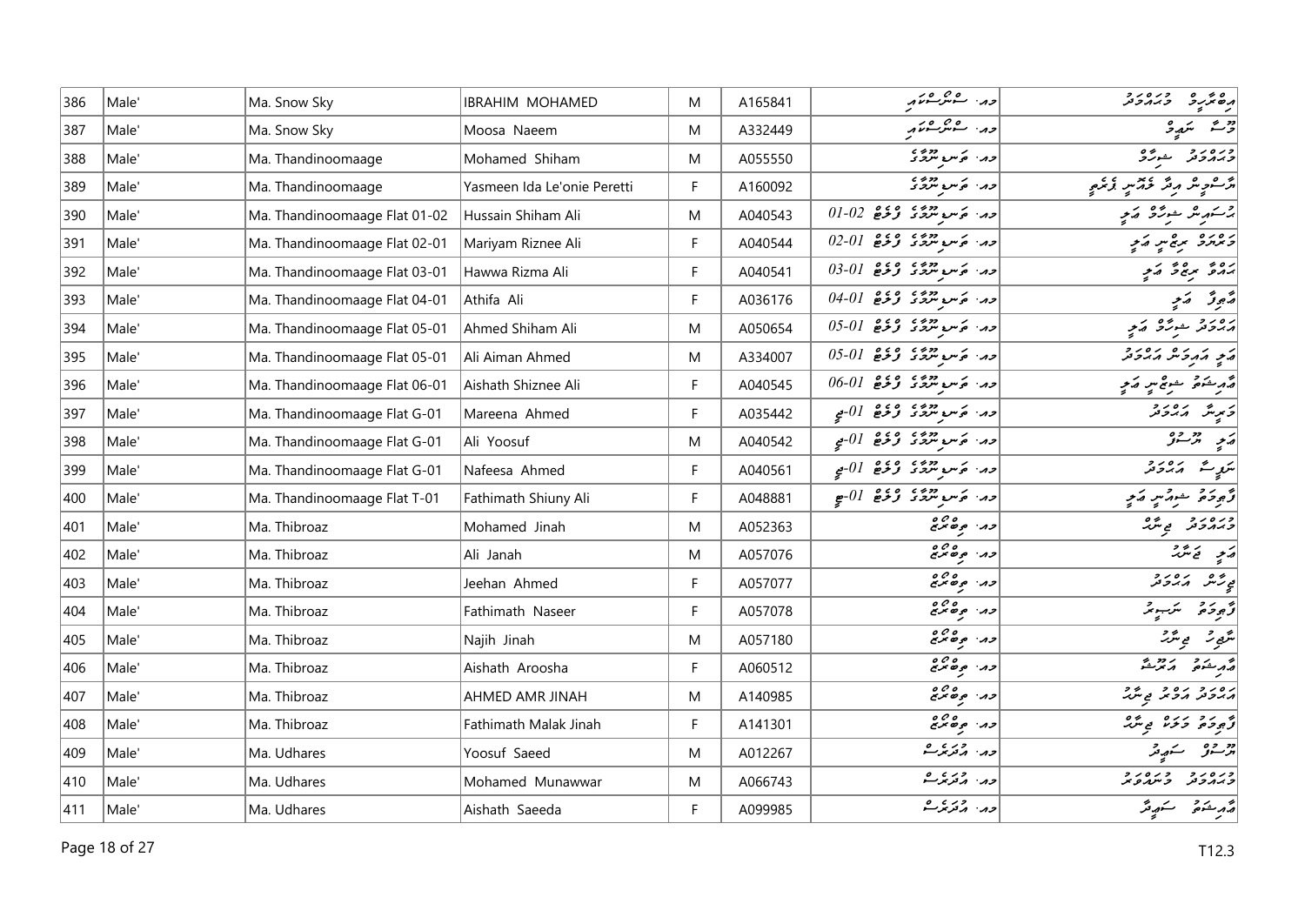| 412 | Male' | Ma. Udhares       | Ibrahim Saeed          | M           | A099986 | وړ٠ م <sup>و</sup> ر کړک   | ە ھەترىر 2<br>س<br>سکوپەتىر                  |
|-----|-------|-------------------|------------------------|-------------|---------|----------------------------|----------------------------------------------|
| 413 | Male' | Ma. Udhares       | Mariyam Saeeda         | F           | A099987 | وړ٠ دتربرگ                 | ر ه ر ه<br><del>و</del> بربرو                |
| 414 | Male' | Ma. Udhares       | Adam Saeed             | M           | A360012 | وړ ور په                   | پور ہ<br>پر تعری<br>سکھرتر                   |
| 415 | Male' | Ma. Uigulhaage    | Ibrahim Rasheed Moosa  | M           | A046609 | <br>  כוזי ומת ביביב       | رەپرى <sub>ر</sub> و بر <sub>ىشو</sub> ر ۋىگ |
| 416 | Male' | Ma. Uigulhaage    | Mohamed Ashyam         | M           | A074045 | כני נקנשים<br>כני נקנשים   | وره رو بر ۱۵ ره<br><i>د بر</i> بر تر شهرو    |
| 417 | Male' | Ma. Uigulhaage    | Aishath Yashfa         | $\mathsf F$ | A099870 | כו <i>יי הה</i> ביבי       | ە ئەرىشىتى ئىر ئىشتى                         |
| 418 | Male' | Ma. Uigulhaage    | Fathimath Nashwa       | F           | A103752 | כו. ו'תצידי                | توجو تحمد المترشوة                           |
| 419 | Male' | Ma. Uigulhaage    | Basma Rasheed          | F           | A138797 | כני נקבש בי<br>כני נקבש ב  | كاسكوكي المرتشوقر                            |
| 420 | Male' | Ma. Uigulhaage    | Nafha Rasheed          | F           | A167161 | כני נקנשי בשי              | برەپچە بەيئەتر                               |
| 421 | Male' | Ma. Uigulhaage    | Hasma Rasheed          | $\mathsf F$ | A167162 | כני וקניביבי               | ر<br>برگرمگر بر <sub>شو</sub> ر              |
| 422 | Male' | Ma. Uigulhaage    | Lamha Rasheed          | F           | A333053 | כני נקנשים<br>כני נקנשים   | تروش برجانر                                  |
| 423 | Male' | Ma. Uigulhaage    | Azha Rasheed           | F           | A361227 | בני ההביבי                 | أرجوش المرسوفر                               |
| 424 | Male' | Ma. Vaane         | Ibrahim Ismail         | M           | A010816 | وړ گرگر                    | رەنزىر بەسترەپر                              |
| 425 | Male' | Ma. Vai Roalhi    | Thihama Abdul Raheem   | $\mathsf F$ | A043352 | دە· <sub>ئ</sub> ۇرترىم    | C COLOR COLOR                                |
| 426 | Male' | Ma. Vai Roalhi    | Fathimath Kulsoom      | F           | A070260 | ور. ءَرِ پُرْ پ            | تو بر د د دوه<br>ترجيحه ملحقي                |
| 427 | Male' | Ma. Vai Roalhi    | Ahmed Afzal            | ${\sf M}$   | A077919 | ور. ءَرِ پڻو               | رەرو روپو                                    |
| 428 | Male' | Ma. Vai Roalhi    | Mohamed Abdul Raheem   | M           | A121328 | دە. ئەرتكى <sub>ر</sub>    | ورەرو رەوەررە                                |
| 429 | Male' | Ma. Vai Roalhi    | Makram Abdul Raheem    | M           | A125515 | وە ئەرتكى<br>ئ             | נים ניסיפים בי<br>המינה השינה בנייה          |
| 430 | Male' | Ma. Victory       | Mohamed Faisal         | M           | A025821 | حەر بەر ھۆمىيە             | ورەرو ۋەسكى                                  |
| 431 | Male' | Ma. Victory       | Mohamed Amir           | M           | A042294 | حەر بەر ھۆس <sub>ە</sub>   | כנסנכ בב                                     |
| 432 | Male' | Ma. Victory       | Abdullah Hani Amir     | M           | A123930 | حەر بەر ھۆس <sub>ىيە</sub> | رە قەللە شىر ئەربىر                          |
| 433 | Male' | Ma. Victory       | Fathimath Hana Amir    | F           | A167062 | حەر بەر ھۆس <sub>ىيە</sub> | و دو رند و د                                 |
| 434 | Male' | Ma. Victory 1     | Fazail Mustafa Lutfi   | M           | A034025 | حد وعقوبه ا                | زەرو دىسوژ دور                               |
| 435 | Male' | Ma. Victory 1     | Nazla Musthafa Luthfee | $\mathsf F$ | A038939 | حد وعقعبه ا                | يرجع ومنهوش وو                               |
| 436 | Male' | Ma. Victory 1     | Hafeeza Adam           | F           | A038940 | در وراء إ                  | پَرۡ وۡ نُوۡ الۡ وَ یَک                      |
| 437 | Male' | Ma. Victory Villa | Abdulla Naeem          | ${\sf M}$   | A041231 | در. وىئاھىروڭر             | مَەمْراللە سَمِي                             |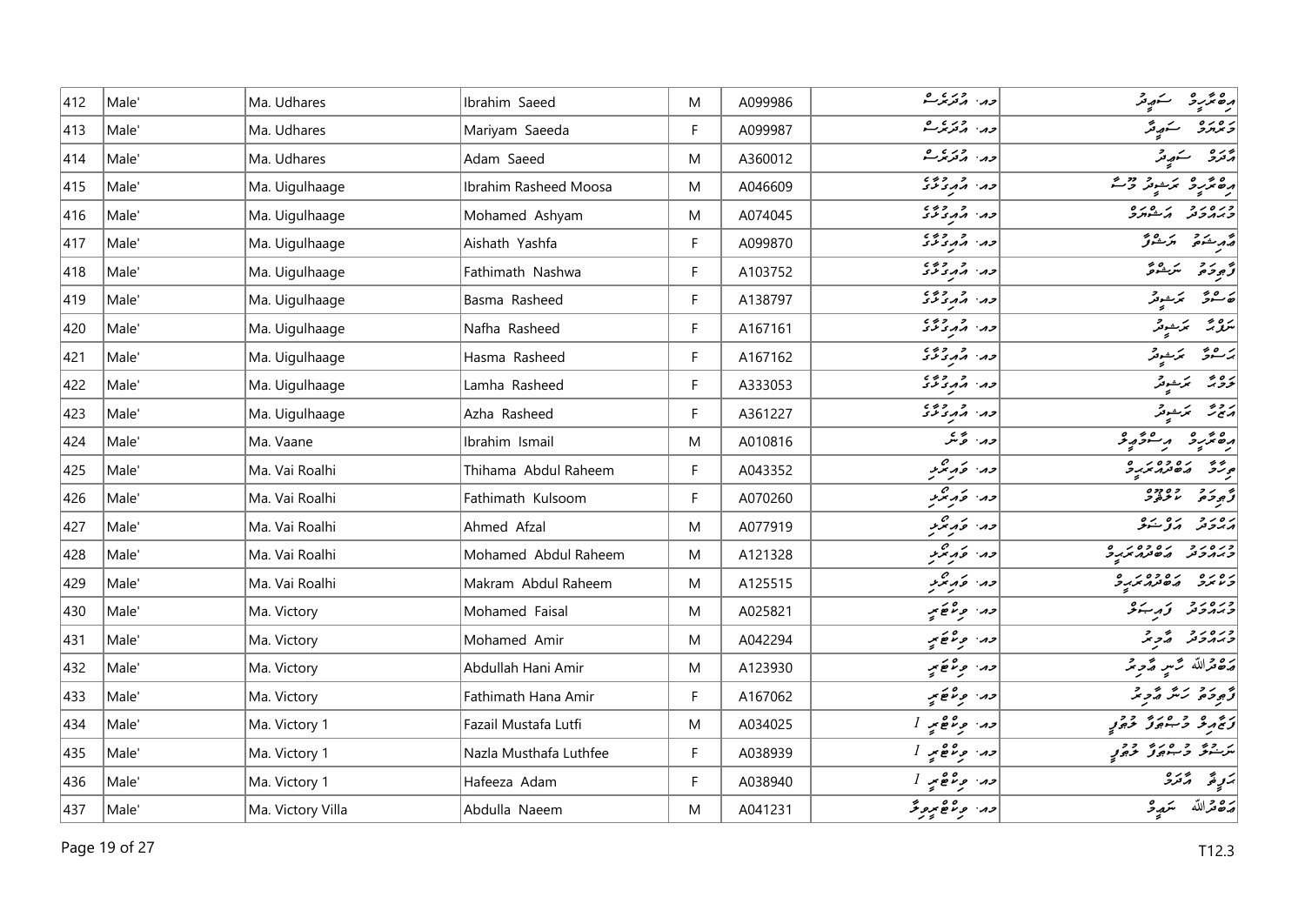| 438 | Male' | Ma. Victory Villa | Haifa Naeem                      | F         | A076900 | در وروبروژ                    | ئەرق سىمەدى                                                        |
|-----|-------|-------------------|----------------------------------|-----------|---------|-------------------------------|--------------------------------------------------------------------|
| 439 | Male' | Ma. Victory Villa | Abdulla Raayaan Faisal           | M         | A332570 | در ویاهمپوځ                   | رە داللە ئرىرىش تەربىق                                             |
| 440 | Male' | Ma. Villa De Park | Abdulla Rasheed                  | M         | A045909 | در· وِدَّبْ ِزَّ برما         | أرة قرالله تمزجونر                                                 |
| 441 | Male' | Ma. Villa De Park | Mohamed Azleem                   | M         | A069184 | ور، وڈوژمر                    | בגםגב גבב                                                          |
| 442 | Male' | Ma. Villa De Park | Abdul Azleen                     | M         | A075585 | در و ڈبویر                    | ر ه د و ر ه و پر<br>مه مرح بر م                                    |
| 443 | Male' | Ma. Villa De Park | Aminath Safoora                  | F         | A090137 | در و ڈی ڈیرا                  | ړې سره سورند                                                       |
| 444 | Male' | Ma. Villa De Park | Aishath Raneen Mohamed<br>Azleem | F         | A157052 | در· وِدُّ؛ ِدُّ برما          | ه درو برس ورورو ده و                                               |
| 445 | Male' | Ma. Villa Rodhi   | Aishath Shaheen                  | F         | A059199 | وړ· وِ وَتمرمر                | أقهر شور مقرر مر                                                   |
| 446 | Male' | Ma. Villa Rodhi   | Ahmed Samih                      | M         | A061471 | وړ٠ و و ترو                   | أرەر ئەرە                                                          |
| 447 | Male' | Ma. Villa Rodhi   | Ismail Sajid                     | M         | A068635 | دړ· وِڅترمر                   | أرسادة مريح المستحقين                                              |
| 448 | Male' | Ma. Villa Rodhi   | Mariyam Shaneez                  | F         | A341755 | وړ٠ و <i>ڈی</i> زمر           | ئەمەر ە<br>ڪ سرنگر                                                 |
| 449 | Male' | Ma. Villa Rodhi   | Mohamed Shah                     | M         | A341756 | وړ· وِڅټرمر                   | و ره ر د<br>تر پر ژنر<br>ىشىۋ                                      |
| 450 | Male' | Ma. Villa Rodhi   | Ibrahim Shaufaan                 | M         | A341757 | وړ٠ و و ترو                   | رەئمەر ۋ<br>ىش <i>ەر ۋى</i> گر                                     |
| 451 | Male' | Ma. White Reef    | Aishath Hudha                    | F         | A001238 | در. <sub>ع</sub> ُ دِعْ بِروْ | أقهر شوهي الرقر                                                    |
| 452 | Male' | Ma. White Reef    | Mariyam Rafeea                   | F         | A051122 | حەر، ئۇم <sub>ە</sub> ھىمبۇ   | د ۱۵ د و په                                                        |
| 453 | Male' | Ma. White Reef    | Mohamed Rifath                   | M         | A059686 | حەر، ئۇم <sub>ە</sub> ھىمبۇ   | و رە ر د<br><i>د ب</i> رگرىز<br>بروده                              |
| 454 | Male' | Ma. Yellow Light  | Ibrahim Khaleel                  | M         | A032965 | בגי תיכי <i>ב</i> ת <u>ס</u>  | ەھ ئۈر ۋ<br>زَبِرو                                                 |
| 455 | Male' | Ma. Yellow Light  | Fathmath Abdul Rahman            | F         | A070077 | בו ית בבתם                    | ره وه ره د ه<br>پره تربر تر تر<br>و څې د د                         |
| 456 | Male' | Ma. Yellow Light  | Mohamed Nail                     | M         | A233028 | בגי תל <i>לת</i> ם            | و ره ر د<br>تر پر ژنگر<br>سَمْد څر                                 |
| 457 | Male' | Ma. Yellow Light  | Hassan Aiman                     | M         | A362162 | ית ייתר<br>כתי תככתים         | يز کشش مزمرخ مر                                                    |
| 458 | Male' | Ma. Yellow Light  | Aishath Hana                     | F         | A362163 | בת מית באת <u>ם</u>           | پھر ڪر ج<br><i>ھڏ</i> ر ڪوي                                        |
| 459 | Male' | Ma. Yumnu         | Abdul Rauf                       | M         | A074331 | כו <i>גי תכ</i> ית            | ر ه و ه ر دد د<br>پره مربر تر                                      |
| 460 | Male' | Ma. Yumnu         | Maryam Rahil Abdul Rauf          | F         | A166302 | כו. יחבית                     | נ 2010 בי ב 1070 במה<br>ב <i>בחרב "ב בין ב ה</i> שב <i>נה ב</i> הב |
| 461 | Male' | Ma. Yumnu         | Mohamed Samih Abdul Rauf         | ${\sf M}$ | A350331 | כו. יקכית                     | כנסני - יי כנסים נחם<br>כמתכת - ייכא השתחינה צ                     |
|     |       |                   |                                  |           |         |                               |                                                                    |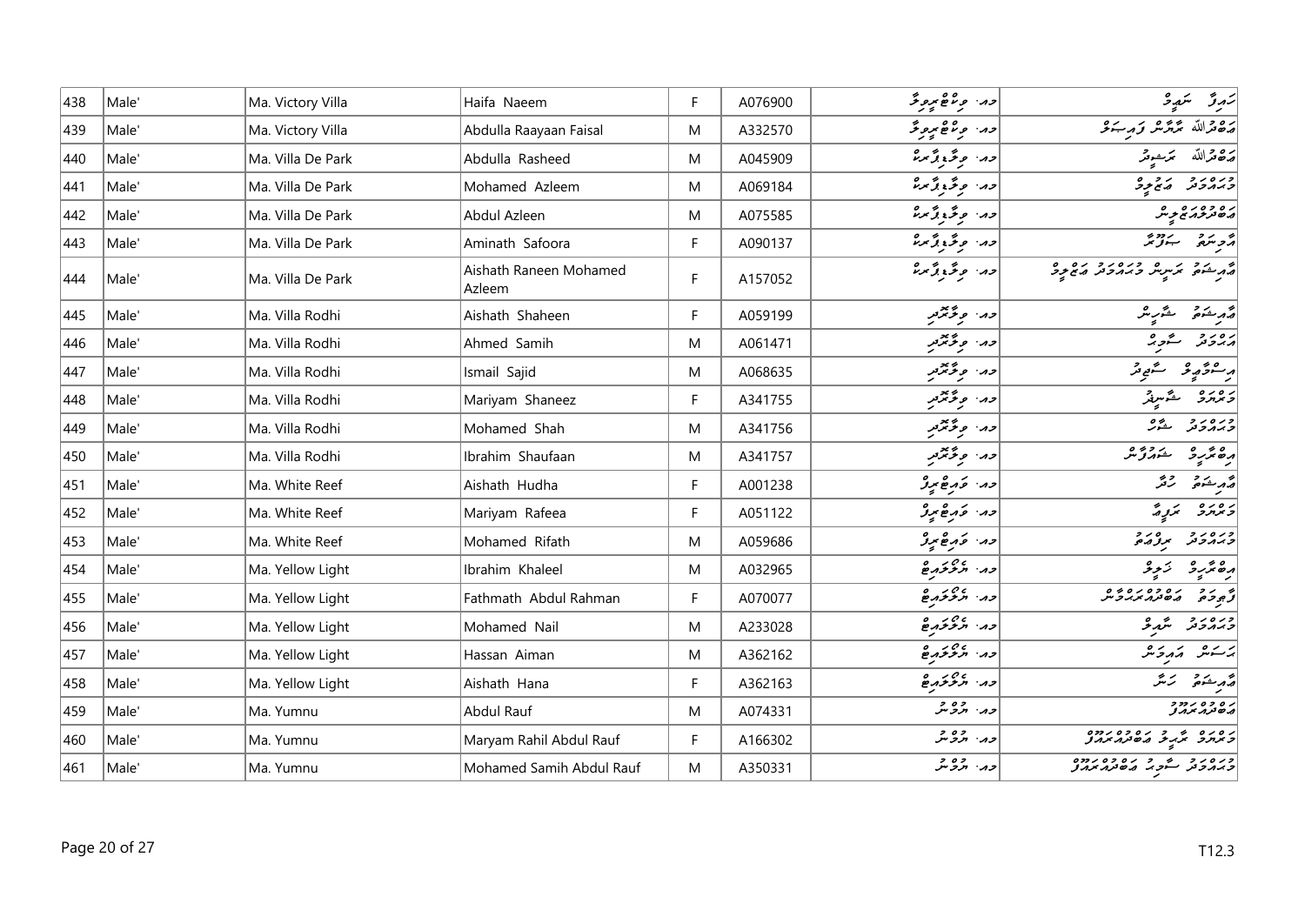## *w7qAn8m? sCw7mRo>u; wEw7mRw;sBo<*

| ' مرمر | 'يئرىثر: |
|--------|----------|
|        |          |
|        |          |
|        |          |

## *w7q9r@w7m> sCw7qHtFoFw7s; mAm=q7 w7qHtFoFw7s;*

| ىر تە | $\mathcal{O} \times$<br>$\sim$ | $\sim$<br>. . | لترنثر |
|-------|--------------------------------|---------------|--------|
|       |                                |               |        |
|       |                                |               |        |
|       |                                |               |        |

| $\frac{2}{n}$ | $\overline{\phantom{a}}$ | اير هنه. | $\mathcal{O} \times$<br>سرسر |
|---------------|--------------------------|----------|------------------------------|
|               |                          |          |                              |
|               |                          |          |                              |
|               |                          |          |                              |

| ' ئىرتىر: | سر سر |  |
|-----------|-------|--|
|           |       |  |
|           |       |  |
|           |       |  |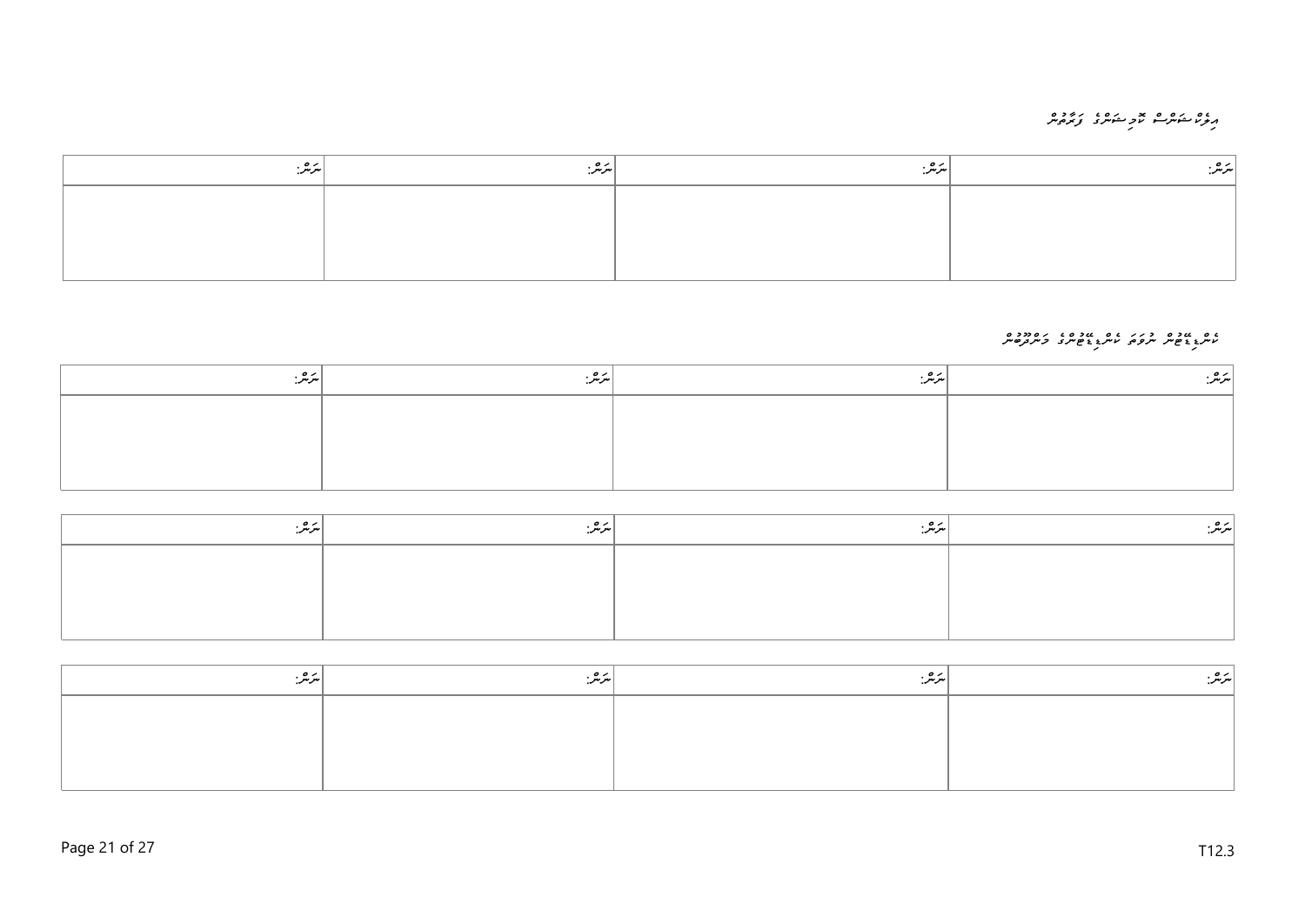| يزهر | $^{\circ}$ | ىئرىتر: |  |
|------|------------|---------|--|
|      |            |         |  |
|      |            |         |  |
|      |            |         |  |

| <sup>.</sup> سرسر. |  |
|--------------------|--|
|                    |  |
|                    |  |
|                    |  |

| ىئرىتر. | $\sim$ | ا بر هه. | لىرىش |
|---------|--------|----------|-------|
|         |        |          |       |
|         |        |          |       |
|         |        |          |       |

| 。<br>مرس. | $\overline{\phantom{a}}$<br>مر سر | يتريثر |
|-----------|-----------------------------------|--------|
|           |                                   |        |
|           |                                   |        |
|           |                                   |        |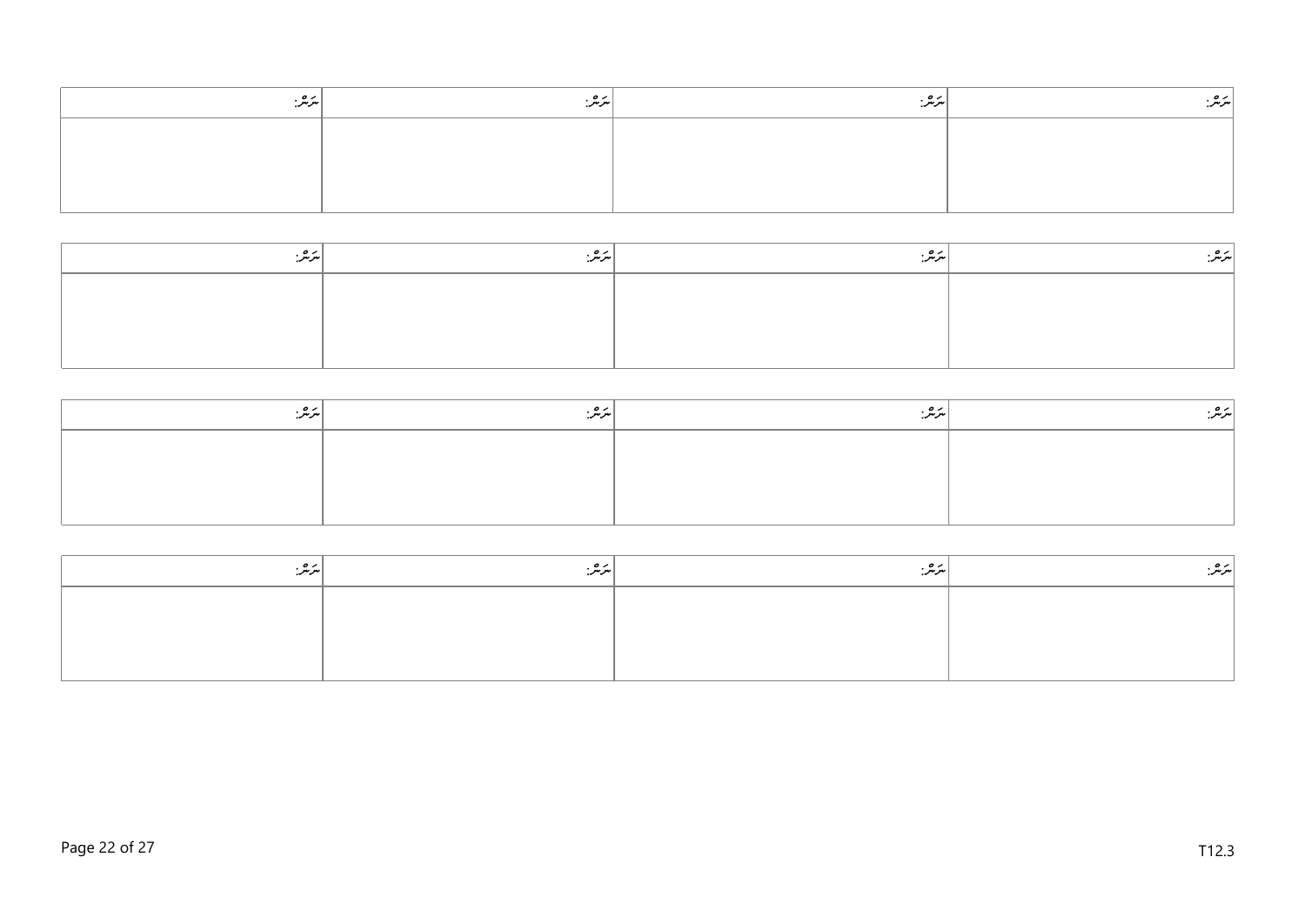| ير هو . | $\overline{\phantom{a}}$ | يرمر | اير هنه. |
|---------|--------------------------|------|----------|
|         |                          |      |          |
|         |                          |      |          |
|         |                          |      |          |

| ئىرتىر: | $\sim$<br>ا سرسر . | يئرمثر | o . |
|---------|--------------------|--------|-----|
|         |                    |        |     |
|         |                    |        |     |
|         |                    |        |     |

| 'تترنثر: | . .<br>يسمونس. |  |
|----------|----------------|--|
|          |                |  |
|          |                |  |
|          |                |  |

|  | . ه |
|--|-----|
|  |     |
|  |     |
|  |     |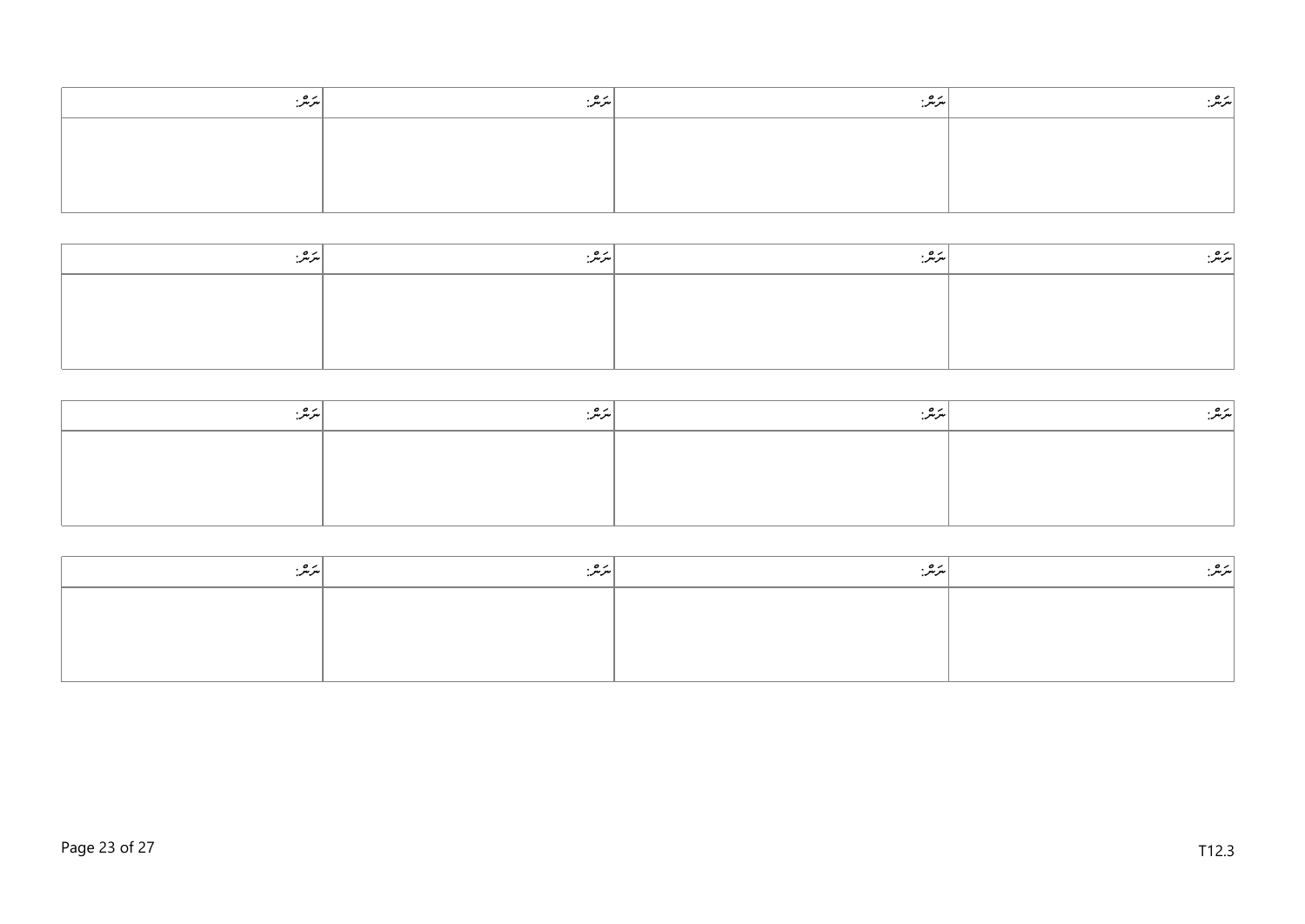| ير هو . | $\overline{\phantom{a}}$ | يرمر | اير هنه. |
|---------|--------------------------|------|----------|
|         |                          |      |          |
|         |                          |      |          |
|         |                          |      |          |

| ىر تىر: | $\circ$ $\sim$<br>" سرسر . | يترمير | o . |
|---------|----------------------------|--------|-----|
|         |                            |        |     |
|         |                            |        |     |
|         |                            |        |     |

| 'تترنثر: | . .<br>يسمونس. |  |
|----------|----------------|--|
|          |                |  |
|          |                |  |
|          |                |  |

|  | . ه |
|--|-----|
|  |     |
|  |     |
|  |     |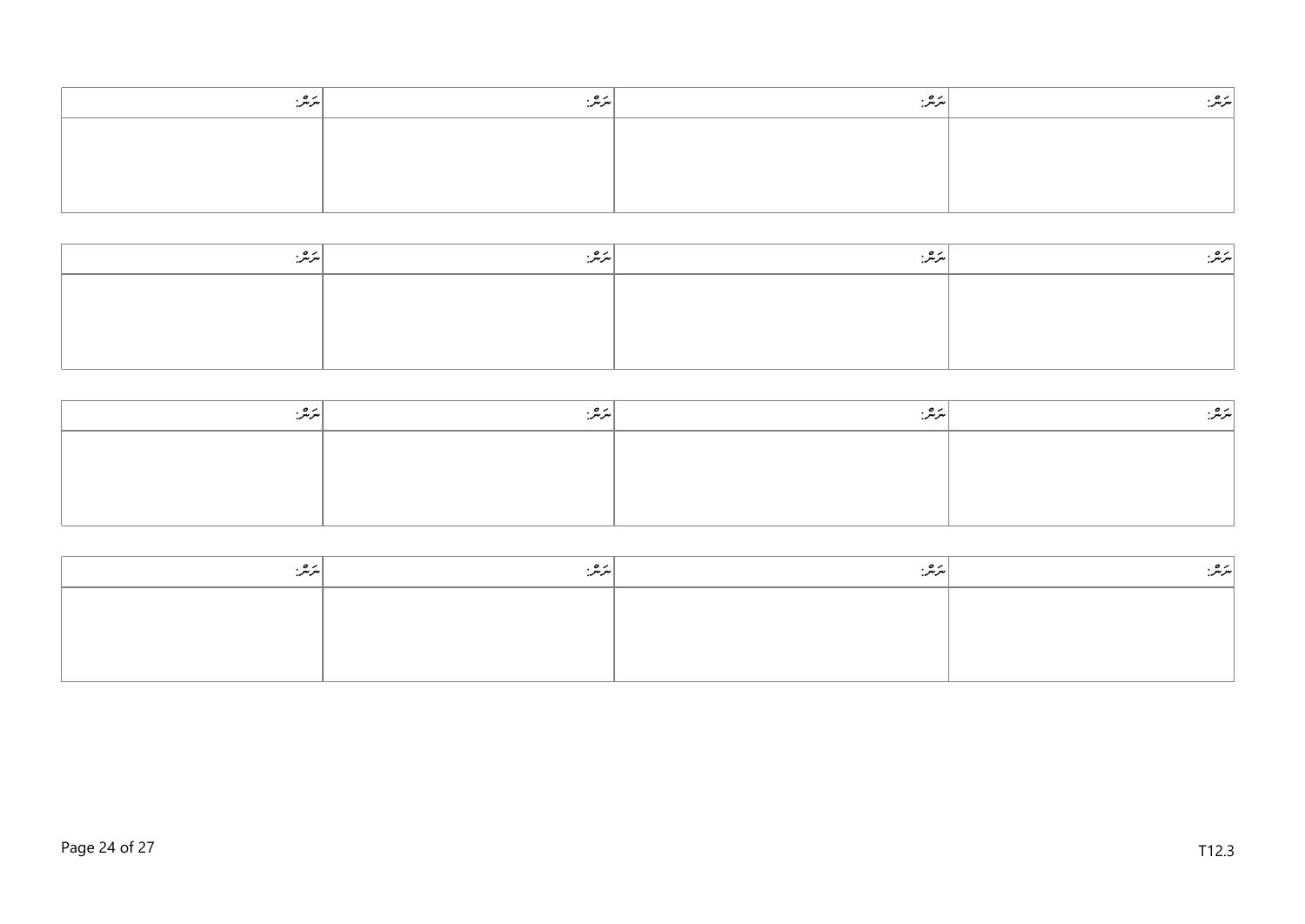| $\cdot$ | ο. | $\frac{\circ}{\cdot}$ | $\sim$<br>سرسر |
|---------|----|-----------------------|----------------|
|         |    |                       |                |
|         |    |                       |                |
|         |    |                       |                |

| ايرعر: | ر ه<br>. . |  |
|--------|------------|--|
|        |            |  |
|        |            |  |
|        |            |  |

| بر ه | 。 | $\sim$<br>َ سومس |  |
|------|---|------------------|--|
|      |   |                  |  |
|      |   |                  |  |
|      |   |                  |  |

| 。<br>. س | ىرىىر |  |
|----------|-------|--|
|          |       |  |
|          |       |  |
|          |       |  |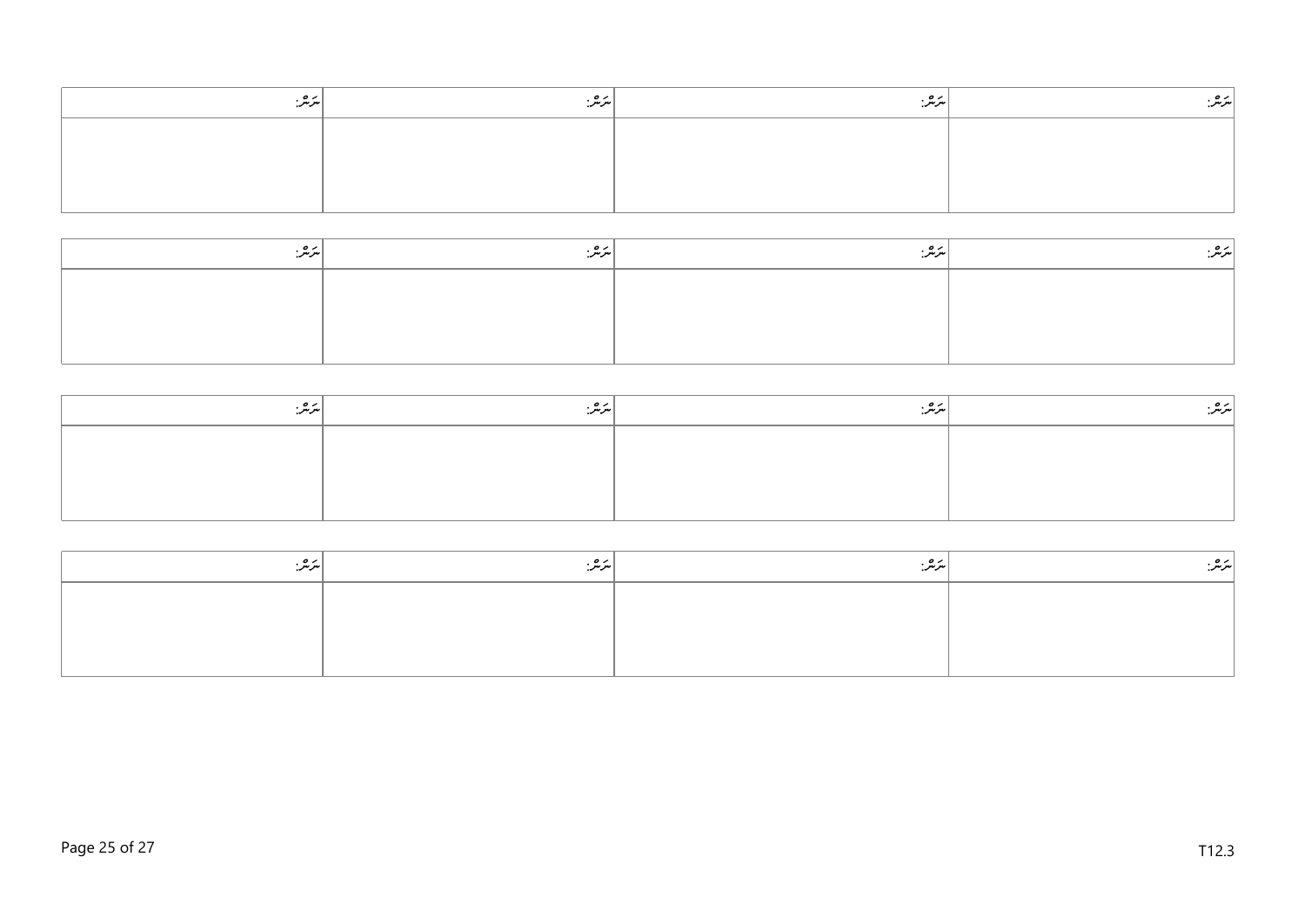| ير هو . | $\overline{\phantom{a}}$ | يرمر | لتزمثن |
|---------|--------------------------|------|--------|
|         |                          |      |        |
|         |                          |      |        |
|         |                          |      |        |

| ىئرىتى: | الترنثين | ا بر هر: | o <i>~</i><br>َ سرسر |
|---------|----------|----------|----------------------|
|         |          |          |                      |
|         |          |          |                      |
|         |          |          |                      |

| الترنثر: | ' مرتكز: | الترنثر: | .,<br>سرسر. |
|----------|----------|----------|-------------|
|          |          |          |             |
|          |          |          |             |
|          |          |          |             |

|  | . ه |
|--|-----|
|  |     |
|  |     |
|  |     |